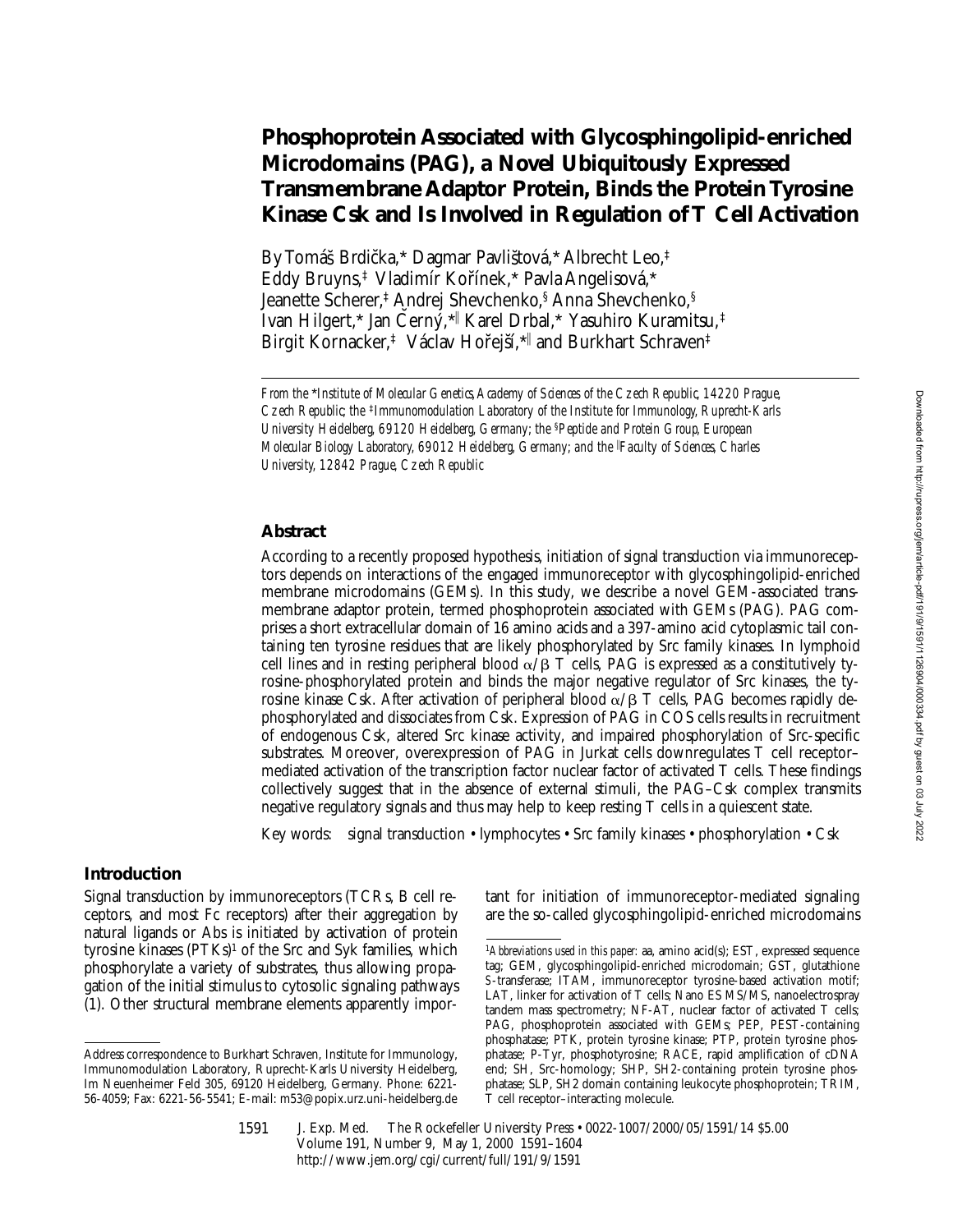(GEMs), also known as membrane rafts or detergent-insoluble glycolipid-rich membrane domains (2, 3). These are small islets  $(< 70$  nm) in the plasma membrane of most cell types and are enriched in glycosphingolipids, sphingomyelin, and cholesterol. The major extracellular protein components of GEMs are molecules that are anchored in the outer membrane leaflet via a glycolipid (glycosylphosphatidylinositol) anchor. In contrast, most transmembrane proteins (with a few exceptions) are excluded from the GEMs (4, 5). GEMs seem to form a specific "ordered liquid phase" more or less separated from the less-ordered bulk membrane, presumably because of their high content of cholesterol and lipids possessing saturated acyl chains (6, 7). GEMs are relatively resistant to solubilization at  $0-4$ °C by some types of detergents (e.g., Triton X-100, NP-40, Brij series), but are mostly dissociated by detergents of the *n*-alkyl glycosidic type (octylglucoside, dodecylmaltoside [8-10]). Because of their high lipid content, GEMs can be conveniently isolated from detergent extracts by density gradient ultracentrifugation (8). The cytoplasmic side of GEMs is associated with several molecules involved in initiation of immunoreceptor signaling (11–17). These are heterotrimeric G proteins, Src family kinases, and the recently cloned transmembrane adaptor protein linker for activation of T cells (LAT). Src family kinases and G proteins are anchored in the plasma membrane by means of  $NH<sub>2</sub>$ -terminal dual acylation with long saturated fatty acids (16, 17). Similarly, the transmembrane protein LAT is targeted to GEMs of T lymphocytes by palmitoylation of two membrane-proximal cysteine residues (15). At least a fraction of the CD4 and CD8 co-receptors is also found in GEMs (18), possibly because of their association with Lck and/or LAT (19, 20).

Initiation of immunoreceptor signaling is accompanied by association of the receptor components with GEMs (21–27). Furthermore, treatments disrupting GEMs (cholesterol depletion, biosynthetic partial replacement of their saturated fatty acids by polyunsaturated ones) inhibits immunoreceptor signaling (22, 28, 29). A plausible hypothesis explaining the requirement of GEMs for immunoreceptor signaling is that immunoreceptor complexes merge with GEMs upon interaction (aggregation) with their ligands, and thus their immunoreceptor tyrosine-based activation motif (ITAM)-bearing chains become exposed to Src family kinases concentrated in GEMs. Furthermore, at least in T cells, a major substrate of the ZAP70 PTK, the linker protein LAT, is also present in these "signaling islets" (14, 15). Therefore, GEMs may well act as preformed "signalosomes" for initiation and spatial organization of early phases of immunoreceptor signaling.

One as yet unidentified component of the GEMs is an 80-kD phosphoprotein that was repeatedly observed as a major constituent of in vitro–labeled immunoprecipitates prepared from various types of GEMs (9, 10, 30, 31). Similarly, we have demonstrated previously that an unknown highly acidic 80–85-kD phosphoprotein is a component of an oligomeric protein complex that is formed in resting peripheral blood lymphocytes between the Src family PTK Fyn and several phosphoproteins (32–34). In this report,

we describe molecular cloning and preliminary functional characterization of this GEM/Fyn-associated pp80 polypeptide, which we termed phosphoprotein associated with GEMs (PAG).

# **Materials and Methods**

*Cells.*  $\alpha$ / $\beta$  T cells (99.5% pure, >85% propidium iodide negative) were prepared from buffy coats by Ficoll centrifugation and preparative cell sorting using a FACS Vantage™ flow cytometer (Becton Dickinson) to remove monocytes, B, NK, and  $\gamma/\delta$  T cells. Sorted cells were allowed to rest for at least 24 h in RPMI 1640 medium (GIBCO BRL) supplemented with 10% human AB serum. P116 cells (a gift from Dr. R. Abraham, The Mayo Clinic, Rochester, NY; reference 35), J.CaM1.6 cells (donated by Dr. A. Weiss, University of California at San Francisco, San Francisco, CA; reference 36), and the other cell lines used were maintained in medium supplemented with 10% FCS, 1% penicillin-streptomycin, and 2% glutamine (all supplements from GIBCO BRL).

*Purification of pp80.*  $7 \times 10^8$  Raji cells were lysed in 6 ml of 1% NP-40 lysis buffer A (20 mM Tris-HCl, pH 8.2, 140 mM NaCl, 1% NP-40 [Fluka], 5 mM iodoacetamide, 1 mM Pefabloc [4-(2-aminoethyl)-benzensulfonyl fluoride; Sigma-Aldrich]) on ice for 30 min, then mixed 1:1 with ice-cold 80% (wt/vol) sucrose diluted in lysis buffer A. Six 5-ml ultracentrifugation tubes were filled with 2 ml of this suspension, followed with ice-cold 2.5 ml of 30% sucrose and finally 0.5 ml of sucrose-free lysis buffer A. These tubes were centrifuged at 52,000 rpm in a SW55 swing-out rotor (cca 250,000 *g*; Beckman Coulter) for 18 h at  $4^{\circ}$ C. 0.7-ml fractions were collected near the top, pooled, mixed with 6.3 ml of acetone, precipitated overnight at  $-20^{\circ}$ C, and sedimented by a 15-min centrifugation at 15,000  $g$  at 0°C. The air-dried pellet was resuspended in 50  $\mu$ l of 20 mM Tris-HCl, pH 7.5, 150 mM NaCl, 1% Triton X-100 (Sigma-Aldrich), briefly sonicated, and then subjected to two-dimensional gel electrophoresis (37). The wet gel was silver stained, and the spot corresponding to PAG (as judged from a parallel phosphotyrosine blot) was excised and subjected to sequencing.

*Precipitation Experiments.* Immunoprecipitations were performed as described previously (38) using postnuclear supernatants of 1% detergent (Triton X-100, NP-40, or laurylmaltoside [n-dodecyl b-D-maltoside; Sigma-Aldrich]) cell lysates (lysis buffer: Tris-buffered saline, pH 7.5, containing 1 mM Pefabloc, 10 mM EDTA, 10 mM NaF, 1 mM  $NaVO<sub>3</sub>$ ) and CNBr Sepharose beads (Amersham Pharmacia Biotech) coupled with Protein A–purified mAbs. Precipitations using recombinant glutathione *S*-transferase (GST)-coupled Src homology (SH)2 domains were performed as described elsewhere (32, 38). The SH2 domains of Csk, Vav, and Ras-GAP were provided by Dr. A. Beyers (University of Stellenbosch Medical School, Tygerberg, South Africa). All other SH2 domains have been described elsewhere (32, 38). Precipitates were washed and then either subjected to SDS-PAGE or further processed for two-dimensional gel electrophoresis, in vitro kinase assay, or reprecipitation experiments. GEMs were immunoprecipitated from Raji and Jurkat cells by the "solid phase immunoisolation technique" followed by in vitro kinase assays, as described previously (9). Reprecipitation experiments were conducted as described elsewhere (37, 38). In some experiments, immunoisolation was performed using minicolumns  $(25-200-\mu l)$  packed volume) of CNBr Sepharose beads coupled with Protein A–purified mAbs. Postnuclear lysates were passed through the columns. After washing with 10-column vol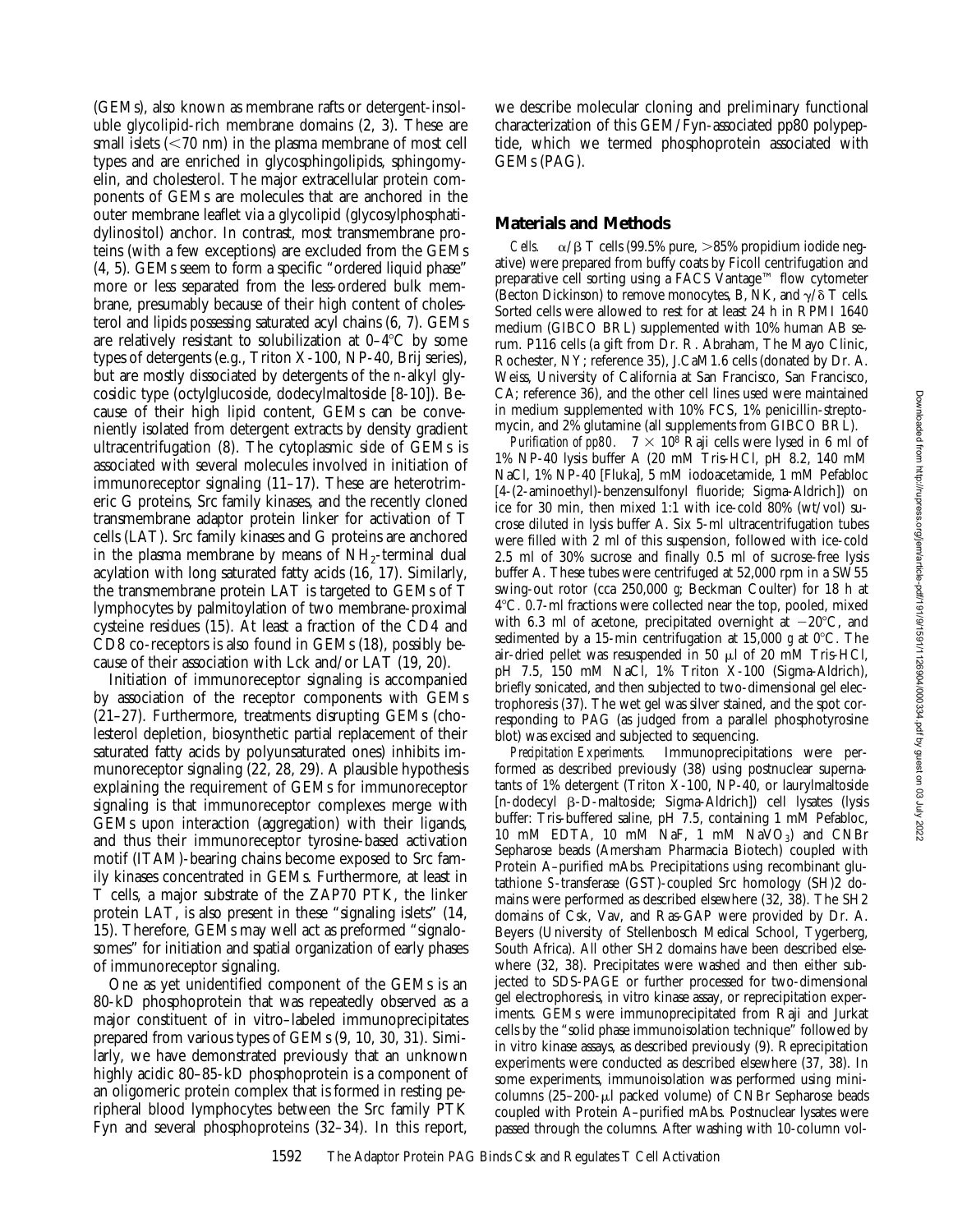umes of lysis buffer, bound proteins were eluted with 2-column volumes of 2% SDS and the flow-through, and eluted fractions were analyzed by SDS-PAGE followed by Western blotting.

*In Vitro Kinase Reaction, Two-dimensional Gel Electrophoresis, Density Gradient Ultracentrifugation, and Western Blotting.* In vitro kinase reaction, two-dimensional gel electrophoresis, and Western blot analysis were performed essentially as described previously (37), with the exception of the experiment shown in Fig. 8 B, where 1  $\mu$ M cold ATP was added to the kinase buffer. For reproducible detection of GEM components (such as PAG) by Western blotting, it was necessary to solubilize the cells by 1% laurylmaltoside to avoid losses during removal of nuclei by lowspeed centrifugation. Density gradient ultracentrifugation was performed essentially as described above, except that standard lysis buffer with 1% detergents (Brij58, laurylmaltoside) was used, sample size (in 40% sucrose) was 1 ml, and the 30% sucrose layer was 3.5 ml. After ultracentrifugation, the gradient was separated into eight fractions of equal volume. These and the sediment were further analyzed by SDS-PAGE and Western blotting.

*Peptide Sequencing.* The protein spot corresponding to pp80 was excised from the silver-stained two-dimensional gel and ingel digested with trypsin as described (39). Tryptic peptides were extracted from the gel matrix by 5% formic acid and acetonitrile, and extracts were pooled and dried. The sample was redissolved in 5% formic acid and analyzed by nanoelectrospray tandem mass spectrometry (Nano ES MS/MS) as described (40). Analyses were performed on a triple quadrupole mass spectrometer (API III; PE Sciex Instruments) equipped with the nanoelectrospray ion source developed at European Molecular Biology Laboratory (EMBL [41]). Acquired tandem mass spectra were interpreted manually using AppleScript-based software developed at EMBL. Searching against comprehensive protein and expressed sequence tag (EST) sequence databases was performed by PeptideSearch v3.0 software developed at EMBL.

*cDNA Cloning.* Based on an EST cDNA sequence AA220201 corresponding to the FSSLSYK peptide obtained by Nano ES MS/MS sequencing of purified pp80, forward and nested forward oligonucleotides (TTGTCATACAAGTCTCGGGAAGAA-GACC and GGACAGTTAGTGAATAAATCGGGGCAG) and reverse and nested reverse oligonucleotides (CTGCGGGTG-AAAGTGTGCTGTTTGGAG and AGGAGGAGGGTG AC-CTCTGTGGGTCC) were used as primers for 3'- and 5'-rapid amplification of cDNA end (RACE) reaction performed on Leucocyte Marathon-ready™ cDNA (CLONTECH Laboratories, Inc.) using the Advantage® cDNA PCR kit (CLONTECH Laboratories, Inc.) according to the manufacturer's instructions. The RACE products were sequenced yielding the entire sequence of the  $3'$  end of the coding region, whereas the  $5'$  part of the coding region was still incomplete, and another round of 5' RACE had to be performed with ATP-tailed Raji cDNA. The cDNA encoding mouse homologue of PAG was cloned by a similar approach based on knowledge of mouse EST sequences covering the 5' and 3' regions of the gene.<br>cDNA Constructs, Transfection.

The coding region of human wild-type PAG and Csk was amplified from Jurkat cDNA (primers: CCCTCGGCTGGTGCCAGTGC versus GCAGCATATGAA-GTATAGGTTTGTG for PAG and CTGAGAAGATGTCAGC-AATACAGGCC versus GAGGCCAGCCGTCACAGGTGCAG for Csk). The PCR products were cloned into the BstXI site of the eukaryotic expression vector pEF-BOS (42). The FLAG-PAG construct encoding the full-length PAG containing the COOHterminal FLAG and the various PAG mutants carrying tyrosine to phenylalanine exchanges were produced by site-directed mutagenesis using the QuikChange™ site-directed mutagenesis kit (Stratagene) according to the manufacturer's instructions.

Transient transfection of Jurkat and COS cells was performed essentially as described (38). For the transfection experiments in COS cells, we used the following cDNA constructs: wild-type Fyn cloned in  $pSR\alpha$  expression vector (provided by Dr. A. da Silva, Dana Farber Cancer Institute, Boston, MA), MYC-tagged Lck or ZAP70 inserted into pcDNA3 vector (donated by Dr. R. Abraham), FLAG-tagged Syk cloned into the p5C7 vector (provided by Dr. W. Kolanus, Gene Center, Munich, Germany), and FLAG-tagged SH2 domain–containing leukocyte phosphoprotein (SLP)-76 cDNA construct in pEF-BOS (a gift of Dr. G. Koretzky, University of Pennsylvania, Philadelphia, PA). The cDNA construct coding for a chimeric  $\zeta$  molecule (consisting of the extracellular domain of CD25 [Tac] fused to the transmembrane and cytoplasmic domain of the TCR  $\zeta$  chain) was provided by Dr. A. Veillette (McGill University, Montreal, Quebec, Canada). For bacterial expression, the PAG intracellular fragment corresponding to amino acid (aa) residues 97–432 was cloned to BamHI site of pET-15b expression vector (Novagen), generating a construct with  $NH<sub>2</sub>$ -terminal His tag.

*Northern Blots.* Human multiple-tissue Northern blots and multiple-tissue expression arrays were obtained from CLON-TECH Laboratories, Inc. and hybridized as described previously (38) with a PAG-specific cDNA probe encompassing nucleotides 257–1685, i.e., corresponding to a full coding region and an additional 132 residues of the untranslated sequences.

*Abs.* The following mAbs were used (if not stated otherwise, the mAbs are products of the authors' laboratories): CD59 (MEM-43), CD18 (MEM-48), CD25 (AICD25.1), T cell receptor–interacting molecule (TRIM)-01, phosphotyrosine (P-Tyr)– 01 and 4G10, conjugated with horseradish peroxidase (Upstate Biotechnology), FLAG (M2; Eastman Kodak Co.), MYC (9E10, a gift from Dr. D. Cantrell, Imperial Cancer Research Fund, London, UK), rabbit antisera to Lck and Fyn (provided by Dr. A. Veillette), rabbit antiserum to LAT (provided by Dr. L. Samelson, National Institute of Child Health and Human Development, NIH, Bethesda, MD; reference 13), Csk and G-proteins  $\beta$  subunits (rabbit Abs from Santa Cruz Biotechnology, Inc.), mitogenactivated protein kinase (rabbit antiserum from Upstate Biotechnology). Horseradish peroxidase–conjugated polyclonal Abs to mouse and rabbit Ig were from Bio-Rad or Dianova.

To raise mouse polyclonal and mAbs to the intracellular domain of PAG,  $F_1(BALB/c \times B10.A)$  hybrid mice were immunized with the bacterially expressed His-tagged PAG fragment described above. Hybridomas were prepared and selected by standard techniques using Sp2/0 myeloma cells as fusion partners.

*Biosynthetic Labeling with [3H]Palmitate.*  $5 \times 10^7$  Jurkat or Raji cells were starved for 1 h at  $37^{\circ}$ C in 50 ml of plain RPMI 1640 medium. Then, 2.5-mCi radiolabeled palmitate ([9,10(*n*)- 3H]palmitic acid, specific activity 40–60 Ci/mmol; Amersham Pharmacia Biotech) in 100  $\mu$ l ethanol and 10% extensively dialyzed FCS (against PBS) was added. After 3 h at 37°C, the cells were washed and solubilized in a 1% laurylmaltoside lysis buffer, and the postnuclear supernatant was used for immunoprecipitation followed by SDS-PAGE. The wet gel was treated with Amplify solution (Amersham Pharmacia Biotech) according to the manufacturer's recommendation, dried, and subjected to fluorography for 3 wk.

*Cytofluorometry of Permeabilized Blood Cells and Confocal Laserscan Microscopy.* After 10 min of blocking of Fc receptors by 20% human AB serum, cells were permeabilized with 20  $\mu$ g/ml digitonin and stained using the first-step mAbs followed by fluo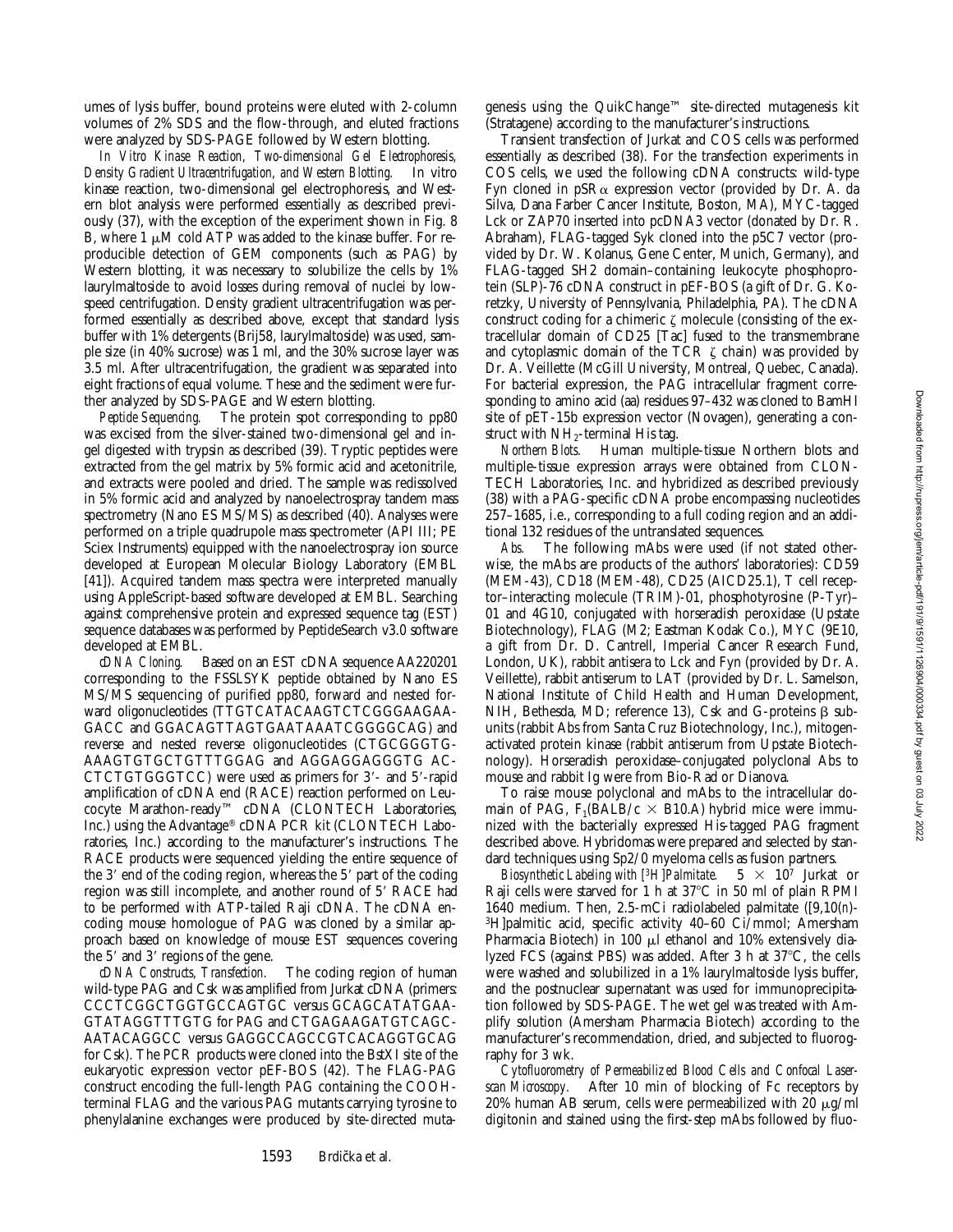rescein goat anti–mouse IgG. Samples were measured on a FAC-Sort™ flow cytometer (Becton Dickinson) in a standard threecolor setup. Leukocyte populations were resolved on the basis of their scatter properties. The subcellular localization of PAG in Raji cells was determined by confocal laser scan microscopy as described elsewhere (38), using PAG mAb MEM-250 (10  $\mu$ g/ml, diluted in PBS/BSA) and Cy2 donkey anti–mouse IgG (Dianova). Nuclei were stained with propidium iodide  $(0.1 \mu g/ml)$ . Cells were analyzed on a Laserscan microscope (Ernst Leitz GmbH) using 570 nm (red emission) and 508 nm (green emission) filters, respectively.

*Cell Activation and Luciferase Reporter Gene Assay.* In vitro activation of T cells was performed using IgM anti-CD3 mAb MEM-92 at 50  $\mu$ g/ml or culture supernatants of anti-TCR mAb C305 (IgM; a gift from Dr. A. Weiss) and anti-CD28 mAb (IgM; donated by Dr. U. Moebius, University of Heidelberg, Heidelberg, Germany) or pervanadate as described previously (38, 43, 44). The Src family kinase–specific inhibitor PP1 (Calbiochem; provided by Dr. P. Dráber, Institute of Molecular Genetics, Prague, Czech Republic; reference 45) was used at 10  $\mu$ g/ml. Luciferase assays were performed essentially as described previously (45), with the exception that in addition to the cDNA constructs coding for Fyn, FLAG-tagged SLP-76 (15  $\mu$ g each) and the nuclear factor of activated T cells (NF-AT)–driven luciferase reporter gene (5  $\mu$ g) cells were transfected with 1  $\mu$ g of a reporter gene coding for Renilla luciferase (whose activity is independent of the activation status of the cells). Luciferase activity was determined using the Dual-Luciferase® assay kit from Promega. Normalized luciferase units were determined by the following calculation: (NF-AT luciferase units/Renilla luciferase units)  $\times$  10<sup>5</sup>.

### **Results**

*Purification and cDNA Cloning of PAG.* In vitro kinase assays performed on GEMs immunoprecipitated by, for example, CD59 mAb from leukocytes typically produce two major species of phosphorylated proteins: one with a molecular mass of 55–60 kD (previously identified as Src family kinases) and the other, as yet unidentified, with a molecular mass of  $\sim$ 80 kD (Fig. 1 A). Moreover, an acidic 85-kD phosphoprotein is a component of the recently described Fyn complex (33) and can be visualized after two-dimensional gel electrophoresis of an in vitro–labeled Fyn immunoprecipitate prepared from resting human T cells (Fig. 1 B). Finally, a constitutive tyrosine-phosphorylated 70–80 kD protein is expressed in peripheral blood leukocytes and lymphoid cell lines and associates with GEMs, as defined by flotation in density gradients (Fig. 1 C). We suspected that these 80–85-kD GEM- and Fyn-associated phosphoproteins as well as the prominent pp70–80 found in leukocytes might represent the same molecule, and thus attempted its characterization.

Since the expression of GEM-associated pp80 was found to be highest in the B cell line Raji, GEMs were isolated from  $7 \times 10^8$  Raji cells and subjected to two-dimensional gel electrophoresis. An acidic spot of 75–85 kD was detected by silver staining (Fig. 2 A) and verified by antiphosphotyrosine staining of a corresponding blot (not shown). This spot was excised and digested in-gel with trypsin, and resulting peptides were sequenced by Nano ES MS/MS (Fig. 2 B). Database searching hit two peptides encoded by the EST clones AA960867, AA622656 (LLDENEN-LQEK), and AA220201 (FSSLSYK), respectively. Reverse and forward primers deduced from EST clone AA220201 were used for 5' and 3' RACE experiments to amplify the rest of the corresponding gene from human leukocyte  $cDNA$ . The sequence corresponding to the very  $5'$  end of the gene was finally obtained by 5' RACE performed on cDNA obtained from Raji RNA.

An open reading frame of 1,296 nucleotides (not shown) codes for a polypeptide of 432 aa and a predicted molecular weight of 46,980; finally, four peptides sequenced by Nano ES MS/MS were matched to the full-length sequence of the protein (Fig. 2 C). Because of the fact that the phosphoprotein was purified from GEMs, we termed it phosphoprotein associated with GEMs. In Jurkat T cells transiently transfected with an expression vector encoding PAG, a 68-kD polypeptide (see below) was detected by an anti-PAG mAb that exactly comigrated with the endogenously expressed protein (Fig. 2 D). This indicates that the sequenced cDNA contains the complete PAG gene.



Figure 1. pp80 accumulates in GEMs and associates with Fyn in peripheral blood T cells. (A) GEMs immunoprecipitated from NP-40 lysates of Raji and Jurkat cells by anti-CD59 or control (Ctr) mAb were subjected to in vitro kinase assay followed by SDS-PAGE and autoradiography. (B) A Fyn immunoprecipitate obtained from peripheral blood T cells was subjected to in vitro phosphorylation and two-dimensional electrophoresis; the previously identified and so far unidentified components (p43 and p85) are indicated. (C) Jurkat cells were solubilized in a 1% NP-40 lysis buffer, the suspension was subjected to sucrose gradient ultracentrifugation, and the fractions (numbered 1–8 from top to bottom) were analyzed by SDS-PAGE followed by anti– P-Tyr Western blotting.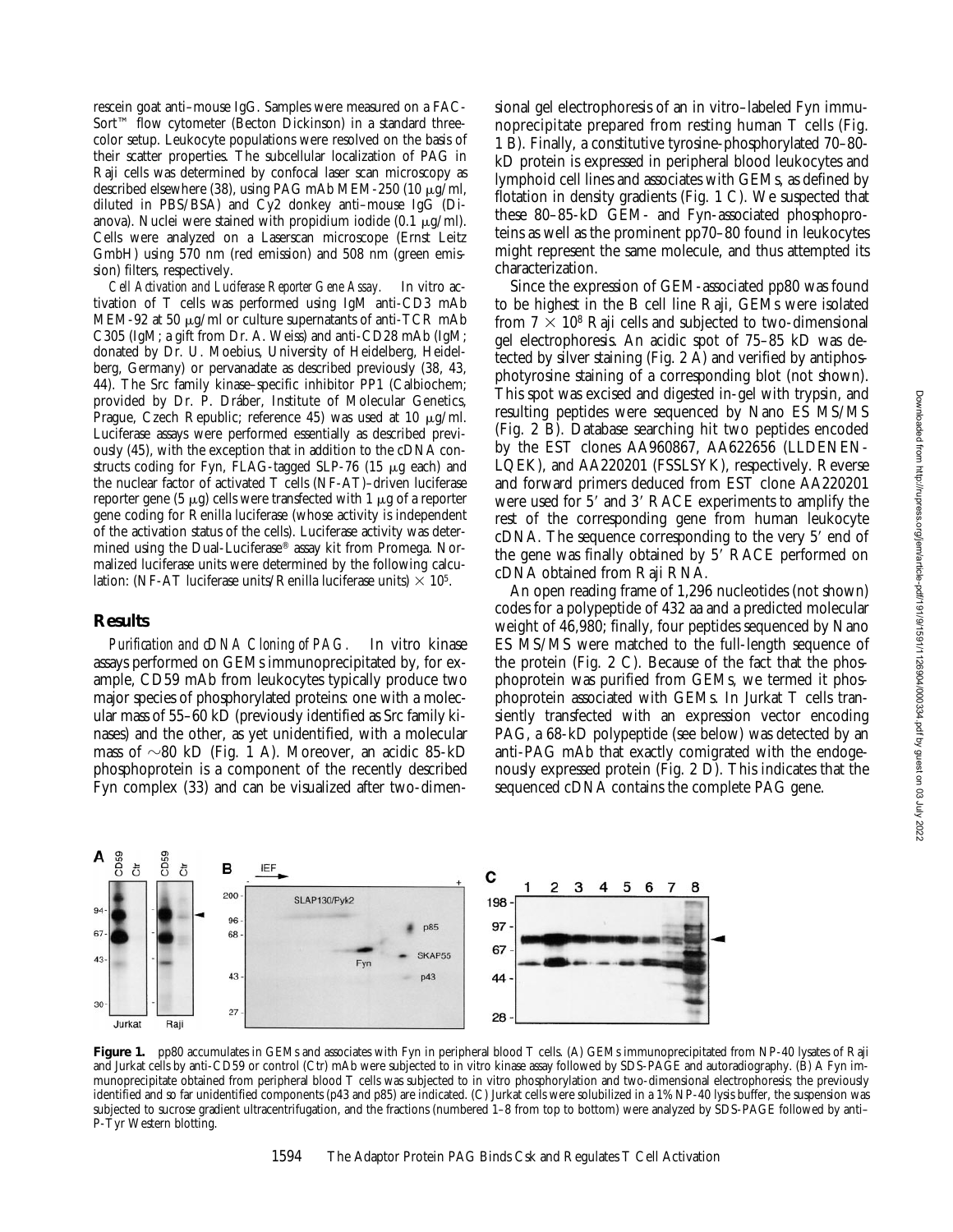

cDNA cloning of PAG. (A) GEMs prepared from  $7 \times 10^8$ Raji cells were separated by two-dimensional electrophoresis followed by silver staining of the gel. The arrow indicates the position of pp80, which was verified by anti–P-Tyr Western blotting (not shown). The silverstained spot was excised and subjected to Nano ES MS/MS. (B) Sequencing of the p85 protein by Nano ES MS/MS. Top: a part of the spectrum of in-gel tryptic digest of the p85 protein. The peptide ions designated

with \* are autolysis products of trypsin. Ions of tryptic peptides originating from the p85 protein are designated with T. These ions were in turn isolated by the quadrupole mass filter of a triple quadrupole tandem mass spectrometer and fragmented in the collision cell, and their tandem mass spectra were acquired. The tandem mass spectrum acquired from the doubly charged peptide precursor ion having m/z 673.0 is shown (bottom). A short stretch of the peptide sequence was determined by considering precise mass differences between the adjacent fragment ions containing the COOH terminus (y-ions; reference 62). Note that the  $NH_2$ -terminal aa of the peptide is at the right-hand side. The peptide sequence tag (reference 63) was assembled using the deduced peptide sequence, masses of the correspondent fragment ions, and the mass of the intact peptide, and was used for searching comprehensive protein and EST databases. Searching against a protein sequence database produced no hit. Searching against an EST database hit the peptide sequence LLDENENLQEK that is present in the clone AA622656 and in several homologous clones. The match was verified by comparing the masses of fragment ions calculated for the retrieved peptide sequence and the masses of peptide ions observed in the tandem mass spectrum. The COOH-terminal part of the peptide sequence is covered by continuous series of y-ions (in bold), and the NH2-terminal part of the sequence is covered by series of b-ions (reference 62). Thus database searching provided confident identification, although only a single peptide matched the sequence of the EST clone. Similarly, tandem mass spectrum acquired from the precursor ion with m/z 416.2 hit the peptide sequence FSSLSYK present in the EST clone AA220201 (data not shown). After a full-length sequence of the protein was obtained from the cDNA nucleotide sequence, more tandem mass spectra were retrospectively matched to correspondent tryptic peptides:  $T_1$ , IPPESAVDTMLTAR;  $T_4$ , ELPGPQTEGK. A stretch of the peptide sequence similar to the sequence of  $T_1$  (...PPESAVD...) was deduced from tandem mass spectra acquired from peptide ions  $T_2$  and  $T_3$ . (C) aa sequence of human (upper) and mouse (lower) PAG. The putative transmembrane region is boxed. All tyrosines are in bold, and the putative tyrosine-based signaling motifs are overlined in bold. The peptides sequenced by Nano ES MS/MS are indicated by a thin line over the corresponding sequences. These sequence data are available from EMBL/GenBank/DDBJ under accession nos. AF240634 (human) and A5250192 (mouse). (D) Jurkat cells were transfected with cDNA encoding PAG, or were mock transfected (-). The cell lysates were analyzed by SDS PAGE and anti-PAG Western blotting. The blot was restained by antiserum to  $\beta$  subunits of heterotrimeric G proteins (loading control), and both films were overlaid.

To assess whether PAG is identical to the GEM- and Fyn-associated pp80 and to the major leukocyte tyrosinephosphorylated 80-kD polypeptide, GEMs were immunoprecipitated from Raji cells using CD59 mAb and subjected to in vitro kinase assay followed by reprecipitation using anti-PAG mAbs. As demonstrated in Fig. 3 A, pp80 was selectively reprecipitated from the mixture of in vitro– phosphorylated GEM proteins. Similarly, a polyclonal mouse anti-PAG Ab reprecipitated pp80–85 from an in

EEKATLGTNGHHGLVPKENDYESISDLQQGRDITRL 432

SPERIMMEDIAMENT REMOVED DESIGNED TO THE SPEAK OF SPEAK PRESENT ASSESSED FOR THE RESPONDENCE AND SERVEL SERVED TO THE RESPONDENCE OF A 29

Human

Mouse

397

vitro–labeled Fyn immunoprecipitate prepared from resting human T lymphocytes (Fig. 3 B). Finally, anti-PAG immunosorbent specifically removed the tyrosine-phosphorylated 75–80-kD protein from lysates of peripheral blood T cells (Fig. 3 C). Thus, PAG is identical to GEM/Fyn-associated pp80–85 and to the leukocyte tyrosine-phosphorylated pp80.

*Molecular Characterization of PAG.* The first methionine of PAG is not followed by any typical signal sequence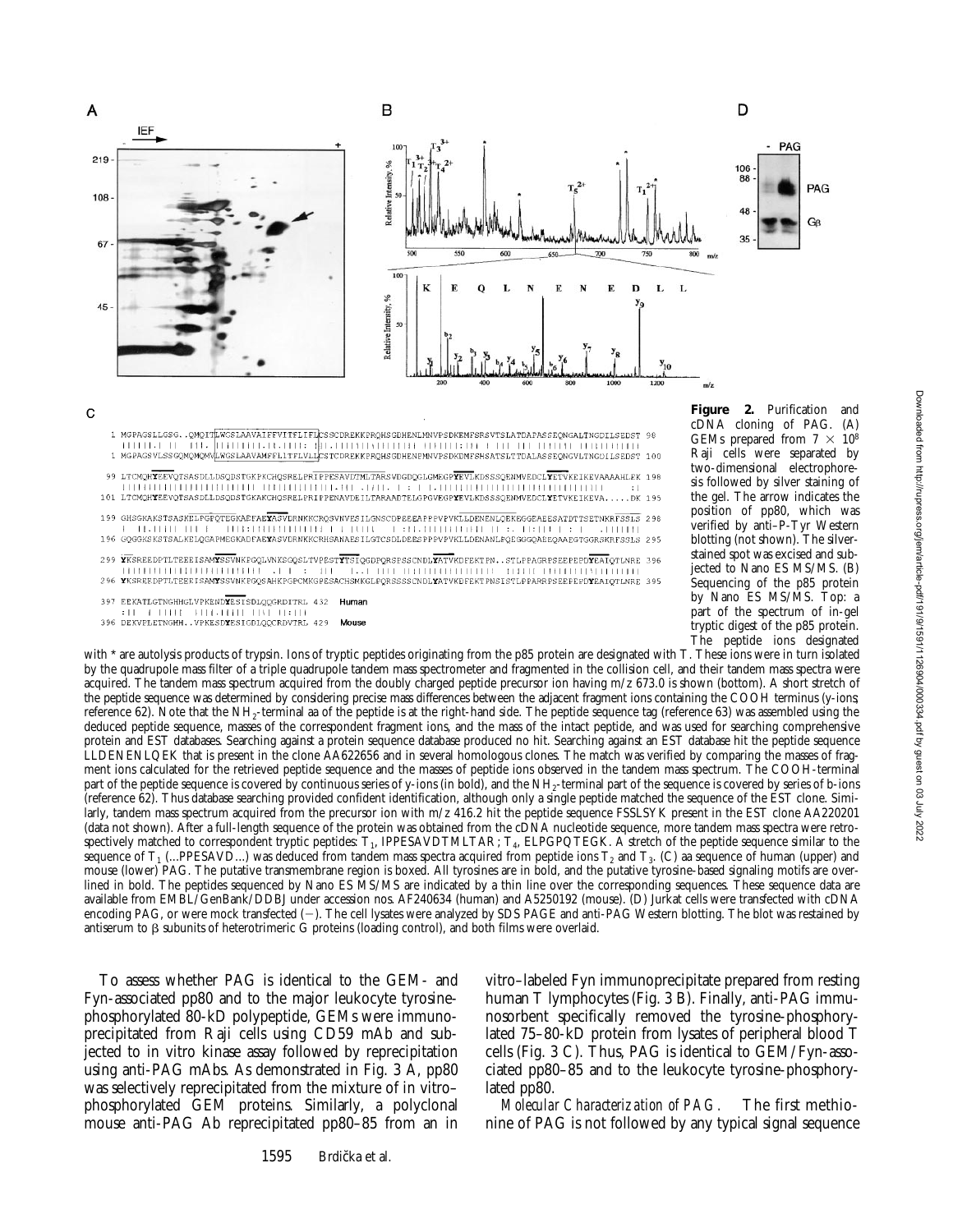

**Figure 3.** PAG is identical to pp80. (A) GEM-associated phosphoproteins were obtained from Raji cells by CD59 immunoprecipitation followed by in vitro kinase assay (IVK). Phosphorylated proteins were then subjected to reprecipitation using anti-PAG or control (Ctr) mAbs, and were analyzed by SDS-PAGE followed by autoradiography. (B) Phosphoproteins obtained by immunoprecipitation and in vitro kinase assay of a Fyn immunoprecipitate prepared from peripheral blood T cells (left) were reprecipitated using a polyclonal mouse antiserum to PAG (center) or a polyclonal rabbit antiserum to SKAP55 (right), and were analyzed by two-dimensional electrophoresis followed by autoradiography. (C) Laurylmaltoside lysates of peripheral blood  $\alpha/\beta$  T cells were subjected to preclearing by anti-PAG or control (Ctr) immunosorbents, followed by SDS-PAGE and analysis by anti–P-Tyr (top) or anti-PAG (bottom) Western blotting. L, untreated lysate.

(Fig. 2 C). However, a region of 20 mostly hydrophobic aa and devoid of charged aa extends from residues 17–36 and likely corresponds to an  $\alpha$ -helical transmembrane domain, indicating that PAG is a type III transmembrane protein with an extracellular portion of 16 aa. The transmembrane domain of PAG is directly followed by a putative palmitoylation site (CSSC; see below). Immediately downstream of the palmitoylation motif is a sequence of six aa enriched in basic residues (two arginines and two lysines). The predicted 397-aa cytoplasmic domain contains a total of 10 tyrosines, 9 of which are within potential consensus sequences for phosphorylation by Src family PTK (YxxV/L/ I). Among the tyrosine-based signaling motifs, three can be distinguished (YxxL/V/I(x)*n*YxxL/V/I) that show some similarity to ITAMs, although the values of *n* are larger (14, 14, and 26 residues, respectively) than in typical ITAMs (Fig. 2 C). In addition to the tyrosine-based signaling motifs, the cytoplasmic domain contains multiple sites for phosphorylation by casein kinase 2 and/or protein kinase C (12 serine and 10 threonine residues). Furthermore, two proline-rich sequences can be distinguished (positions 131– 138 and 257–263) that may potentially bind to SH3 domains (46). All these motifs, except for the tyrosine residue corresponding to Y341, are also completely conserved in mouse PAG (Fig. 2 C). The overall acidic character of PAG (predicted isoelectric point 4.4) and further modification by phosphorylation might result in anomalous binding of SDS and thus retarded migration on SDS-PAGE, leading to an apparent molecular mass of 70–85 kD. The structure of PAG allows it to be designated as a novel transmembrane adaptor protein (47, 48).

Previous reports and the data shown above indicated that in vitro–labeled pp80 migrates at 80–85 kD in SDS-PAGE. However, the data depicted in Fig. 2 D suggested that in nonstimulated Jurkat T cells, PAG only runs at about 68– 70 kD. The apparent discrepancy between the molecular weight of the in vitro–phosphorylated PAG (Fig. 3) versus its migration when prepared from lysates of nonstimulated cells suggested that the electrophoretic mobility of PAG is

influenced by its level of tyrosine phosphorylation. Indeed, the electrophoretic mobility of PAG strongly decreased after pervanadate treatment of Jurkat cells and corresponded to the previously observed apparent molecular mass of 85 kD (Fig. 4 A). This demonstrates that in unstimulated Jurkat T cells, a submaximally phosphorylated 68-kD form of PAG predominates that shifts to 80–85 kD upon pervanadate treatment.

To determine which PTKs may phosphorylate PAG in vivo, COS cells were cotransfected with cDNAs encoding FLAG-tagged PAG and various PTKs. As shown in Fig. 4 B, PAG serves as a substrate for Lck and Fyn but not for ZAP70 and/or Syk. In Jurkat T cells, tyrosine phosphorylation of PAG was absent in the Lck-negative Jurkat mutant J.CaM1.6 but was normal or even enhanced in the ZAP70/Syk-negative mutant P116 (Fig. 4 C), indicating that Lck might be primarily responsible for PAG phosphorylation in T cells. However, when wild-type Jurkat T cells (or Raji cells, not shown) were briefly treated with the Src family PTK–specific inhibitor PP1, the constitutive tyrosine phosphorylation of PAG was lost (Fig. 4 D). This strongly suggests that the phosphorylation status of PAG is controlled by balanced activities of Src kinases (likely Lck) and an as yet unidentified tyrosine phosphatase(s).

*Tissue and Subcellular Distribution of PAG.* Northern blot analysis was performed to investigate the pattern of PAG mRNA expression in human tissues. Fig. 5 A demonstrates that mRNA coding for PAG is expressed in almost all tissues examined, the highest level being observed in the immune system as well as in the lung, heart, and placenta. Interestingly, several bands hybridized with the PAG cDNA probe. This might indicate the existence of alternatively spliced forms of PAG or PAG-related genes. However, we did not yet obtain convincing evidence for the existence of PAG variants on the protein level (not shown).

Expression of PAG within hematopoietic cells was further examined by intracellular immunostaining of permeabilized peripheral blood leukocytes. These experiments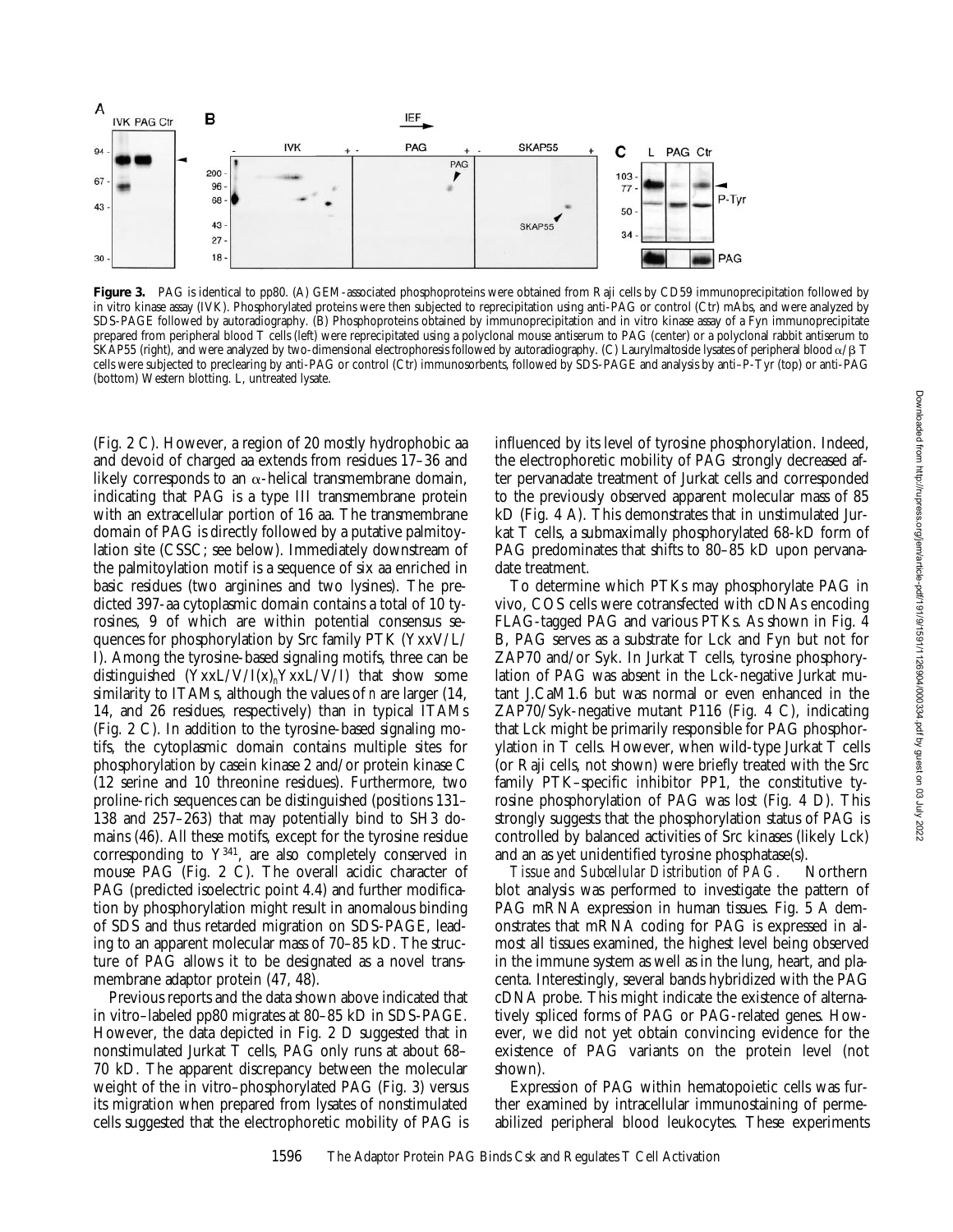

Figure 4. Posttranslational modifications of PAG. (A) Lysates of pervanadate-treated (+) or untreated (-) Jurkat cells were analyzed by anti-PAG Western blotting. (B) COS cells were transiently transfected with the depicted cDNA constructs. Lysates corresponding to 10% of the transfectants were analyzed by P-Tyr Western blotting (top left). The blot was stripped, and expression of the individual constructs was assessed using FLAG (FLAG-PAG and FLAG-Syk), Lck, Fyn, and MYC (MYC-ZAP70) Abs, respectively (right). The remaining 90% of the lysates were subjected to anti-FLAG immunoprecipitation and analyzed by P-Tyr Western blotting (bottom left). Arrowheads indicate the positions of phosphorylated PAG. (C) Anti-PAG (left) and anti–P-Tyr (right) Western blots of total cell lysates of wild-type Jurkat cells, the Lck-negative mutant J.CaM1.6, and the ZAP70/Syk-negative mutant P116. (D) Lysates of Jurkat cells treated for 1 min with 10  $\mu$ M inhibitor of Src family PTKs PP1 (left) or untreated controls (Ctr; right) were analyzed by anti–P-Tyr blot. The blots were stripped and reincubated with mAb to PAG (bottom).

revealed strong expression of PAG in lymphocytes and monocytes and weak expression in neutrophils (Fig. 5 B). In vitro kinase assay and Western blot analysis indicated that PAG is also expressed in platelets (not shown).

The subcellular localization of PAG was analyzed by immunofluorescence in fixed and permeabilized Raji cells. Confocal laser scan microscopy demonstrated that PAG predominantly localizes to the plasma membrane (Fig. 6 A); similar results were observed in Jurkat cells (not shown). To further analyze in which membrane compartment PAG is localized, Jurkat cells were lysed in Brij58 detergent and subjected to sucrose gradient ultracentrifugation. As shown in Fig. 6 B, nearly all PAG was present in buoyant, detergent-resistant GEMs; when cells were solubilized in laurylmaltoside (which effectively dissolves GEMs), all PAG was detected exclusively in the dense fractions of the gradient (Fig. 6 B). Thus, the major portion of PAG is localized in the plasma membrane, namely in the subcompartment corresponding to GEMs.

The cytoplasmic domain of PAG contains a potential palmitoylation site (CSSC) directly adjacent to the transmembrane domain. To determine whether PAG is palmitoylated in vivo, Raji B cells were biosynthetically labeled with <sup>3</sup>[H]palmitate, lysed in laurylmaltoside-containing buffer, and subjected to anti-PAG immunoprecipitation. As shown in Fig. 6 C, PAG is expressed as a palmitoylated polypeptide. Identical results were obtained in Jurkat T cells (not shown), although the radioactive signal was much weaker than in Raji cells (obviously because Jurkat cells express much lower amounts of PAG).

*PAG Forms a Complex with Csk, which is Functionally Relevant to TCR/CD3 Signaling.* The presence of multiple tyrosine-based motifs suggested that PAG may associate with SH2 domain–containing cytoplasmic signaling proteins. Indeed, in vitro pull-down assays performed on lysates of pervanadate-treated Jurkat T cells revealed that phosphorylated PAG strongly binds to the recombinant SH2 domains of Lck, Fyn, Lyn, Csk, Shc, Vav, GAP, and PI3K as well as the tandem SH2 domains of ZAP70 and Syk, whereas it only weakly binds to the SH2 domains of growth factor receptor binding protein 2 (Grb2), SLP-76, SH2 domain–containing protein tyrosine phosphatase (SHP)-1, and SHP-2 (Fig. 7 A).

Based on these results, primary PAG immunoprecipitates obtained from lysates of unstimulated or pervanadatetreated hematopoietic cells were analyzed for the presence



**Figure 5.** Tissue distribution of PAG. (A) Multiple-tissue Northern blot analysis. Positions of size markers (kb) are shown on the left. (B) Peripheral blood leukocytes were permeabilized, stained by mAbs to PAG and irrelevant negative control (Ctr) followed by fluorescein-labeled goat anti–mouse IgG, and analyzed by cytofluorometry. The results are shown as contour plots (x-axis: intensity of fluorescence in logarithmic scale; y-axis: side scatter). Different leukocyte populations are marked: N, neutrophils; M, monocytes; L, lymphocytes.

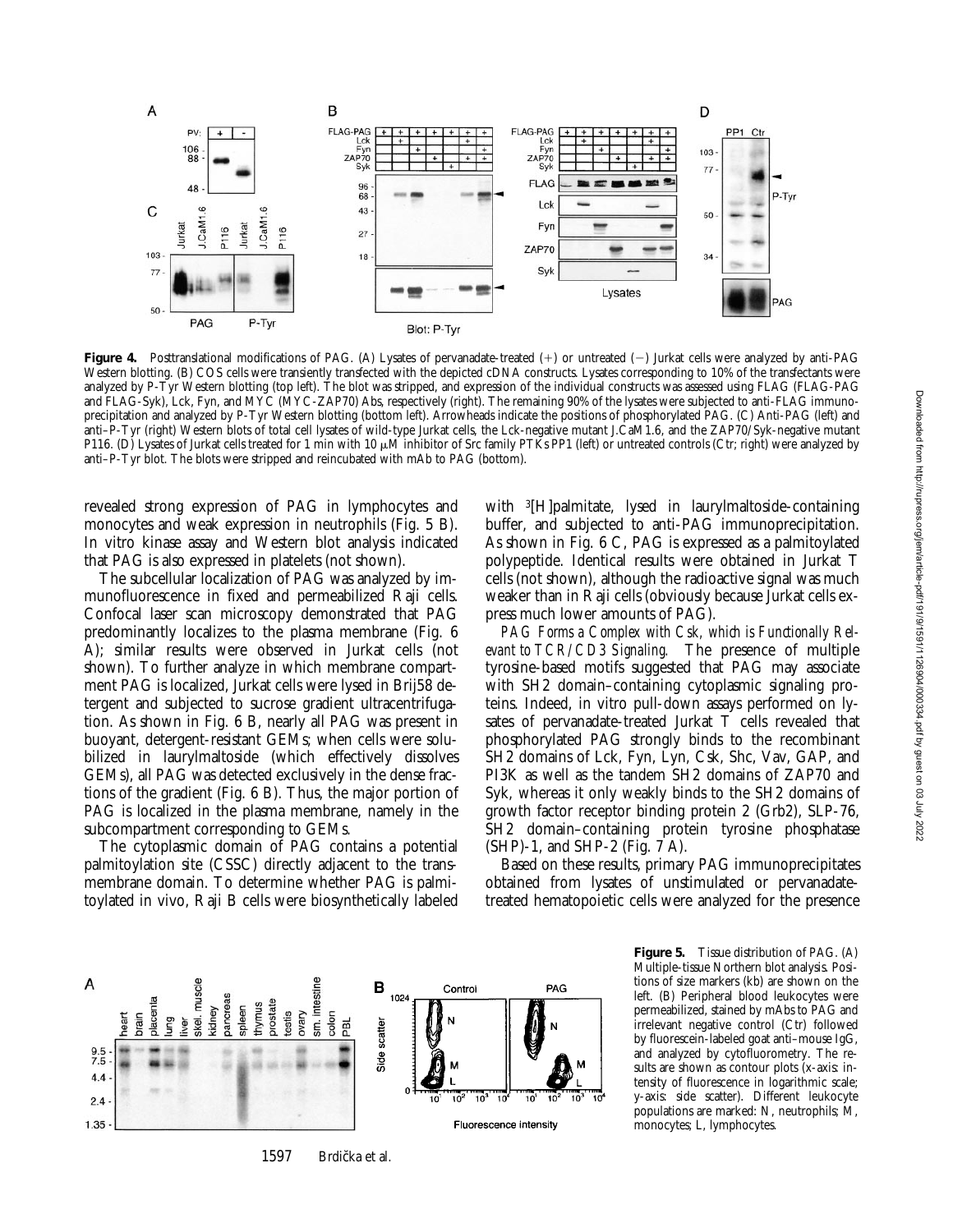

Figure 6. Subcellular localization of PAG. (A) Raji cells were permeabilized and immunostained using PAG mAb MEM-250 (left) followed by secondary Cy2-labeled anti–mouse IgG (green fluorescence). Nuclei are visualized by propidium iodide (red fluorescence). In the negative control (right), PAG mAb was omitted. (B) Lysates of Jurkat cells solubilized in 1% Brij58 or laurylmaltoside (LM) were subjected to sucrose gradient ultracentrifugation, and the fractions (numbered 1–8 from top to bottom) were analyzed by anti-PAG or anti-LAT Western blotting as indicated. LAT was used as a well-established control marker of GEMs. S, sediment. (C) Raji cells were biosynthetically labeled with [3H]palmitate solubilized in laurylamltoside-containing buffer, and PAG or control (Ctr) immunoprecipitates were analyzed by SDS-PAGE followed by fluorography.

of the above cytoplasmic signaling molecules. Small amounts of Fyn (but not Lck; not shown) were found in PAG immunoprecipitates prepared from unstimulated peripheral blood T cells (Fig. 7 B) but not Jurkat or Raji cells (not shown). Moreover, Fyn and PAG also associated with each other when coexpressed in COS cells (Fig. 7 E). However, the interaction between Fyn and PAG seems to be independent from the tyrosine phosphorylation status of PAG, as it was not altered after PP1 treatment of the resting T cells (which caused a strong decrease of PAG tyrosine phosphorylation; Fig. 7B).

Besides Fyn, the only other candidate molecule reproducibly found to associate with PAG in a variety of cells (resting T cells, Raji, and Jurkat cells) was the PTK Csk (Fig. 7 C). Analysis of PAG immunoprecipitates prepared from transfected COS cells indicated that the interaction between PAG and Csk requires tyrosine phosphorylation of PAG by Src kinases (Fig. 7 D). Moreover, PP1-mediated dephosphorylation of PAG in peripheral blood T cells resulted in a significant loss of the PAG-associated Csk (Fig. 7 B). Finally, expression of PAG molecules in which the ten cytoplasmic tyrosine residues were individually mutated to phenylalanine further revealed that the association between PAG and Csk is to a large extent mediated via the tyrosine residue  $Y^{317}$  (Fig. 7 E). In contrast, under the same experimental conditions, Fyn bound to all of the PAG tyrosine mutants investigated. This further confirms that the PAG–Fyn interaction is probably phosphotyrosine independent. Taken together, these data indicate that after phosphorylation by Src family PTKs, PAG recruits Csk to

> Ř  $\overline{5}$

> > Raji

Jurkat

 $\alpha$ ß-Tcells



Figure 7. Fyn and and Csk associate with PAG. (A) In vitro pull-down assay. Lysates of untreated (–) or pervanadate (PV)-treated  $(+)$  Jurkat cells were subjected to precipitation using the depicted recombinant GST– SH2 domain fusion proteins. Subsequently, anti-PAG or anti-TRIM Western blotting was performed. (B) Resting peripheral blood T cells  $(3 \times 10^7)$  were left untreated or were treated with the Src family kinase inhibitor PP1 (10  $\mu$ M) for 2 min. Subsequently, PAG immunoprecipitates obtained from laurylmaltoside lysates were subjected to sequential anti-P-Tyr, anti-Fyn, and

anti-Csk immunoblotting. (C) Untreated Raji, Jurkat, or peripheral blood  $\alpha/\beta$  T cells were solubilized by 1% laurylmaltoside followed by PAG or control immunoprecipitation and Csk Western blotting. L, original lysates. (D) The blots shown in Fig. 4 B (corresponding to both total lysates [bottom] and anti-FLAG immunoprecipitates [middle]) were stripped and incubated with a polyclonal antiserum directed against Csk. (E) COS cells (expressing endogenous Csk) were transfected with cDNA constructs encoding tyrosine mutants of FLAG-PAG and the PTK Fyn. Anti-FLAG immunoprecipitates were analyzed by Western blotting for the presence of Csk and Fyn. The numbers at the top identify the Tyr residues mutated to Phe. The expression levels of Fyn and Csk in total lysates were determined in parallel (bottom strips). None of the investigated PAG mutants showed any gross alterations of the overall level of tyrosine phosphorylation (not shown).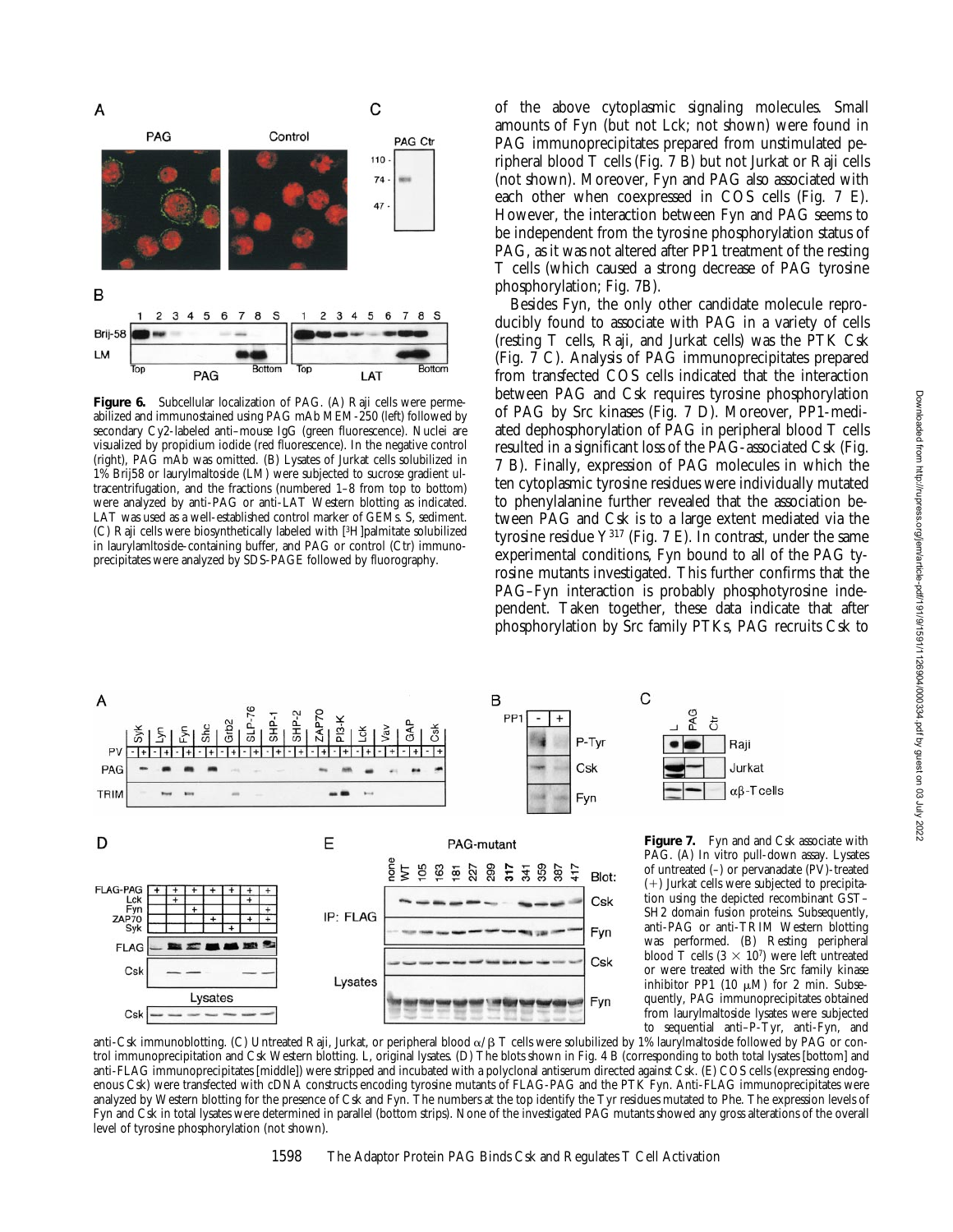the plasma membrane via a mechanism involving Y317 and independent from an association between PAG and Fyn.

Csk downregulates the activity of Src kinases via phosphorylation of negative regulatory tyrosine residues located at the COOH termini of the kinases. To investigate whether membrane targeting of Csk by PAG would lead to altered substrate phosphorylation by Src family kinases, COS cells (which express endogenous Csk; Fig. 7 D) were transiently transfected with cDNA constructs encoding a chimeric  $\zeta$  molecule composed of the extracellular domain of CD25 (Tac) fused to the transmembrane and cytoplasmic domains of TCR  $\zeta$  chain (Tac/ $\zeta$ / $\zeta$ ), the Src family PTK Fyn, and FLAG-tagged PAG. Cell lysates were subjected to CD25 immunoprecipitation followed by anti–P-Tyr Western blotting. As shown in Fig. 8 A, when coexpressed with Fyn alone, the Tac/ $\zeta/\zeta$  chimera readily became tyrosine phosphorylated. However, when PAG was coexpressed with Fyn and Tac/ $\zeta/\zeta$ , the level of tyrosine phosphorylation of the  $\text{Tact}(\zeta/\zeta)$  chimera markedly decreased, and this was accompanied by a strong recruitment of endogenously expressed Csk to PAG. Similarly, expression of Csk and PAG resulted in impaired Fyn kinase activity as judged from an experiment in which Fyn autophosphorylation was assessed by in vitro kinase assays of Fyn immunoprecipitates prepared from COS cells transfected with PAG and Csk cDNAs (Fig. 8 B). These experiments indicate a negative regulatory role of PAG in T cell activation based on its ability to recruit Csk to the plasma membrane, followed by downregulation of Src family kinase(s) activity and inhibition of tyrosine phosphorylation of substrates such as  $\zeta$ . In agreement with a negative regulatory role of PAG during T cell activation was the finding that PAG, when transiently overexpressed in Jurkat cells, downregulated TCR-mediated activation of NF-AT (Fig. 8 C), whereas overexpression of the cytoplasmic adaptor protein SLP-76 upregulated the response as reported previously (49).

To assess whether binding of Csk to PAG occurs after T cell activation (which would indicate that the PAG–Csk complex serves to downregulate Src family kinase activity after T cell activation) or whether it rather precedes T cell activation (which would indicate that this complex serves to downregulate Src kinase activity in the absence of external stimuli), we examined the phosphorylation status of PAG and its association with Csk in nontransformed human T lymphocytes. To this end, PAG immunoprecipitates were prepared from resting or anti-CD3 plus anti-CD28–activated peripheral blood  $\alpha/\beta$  T cells and analyzed by anti–P-Tyr Western blotting. As shown in Fig. 9 B, the level of tyrosine phosphorylation of PAG and its association with Csk markedly decreased after activation, whereas its association with Fyn remained essentially unchanged. At the same time, moreover, the tyrosine phosphorylation of other polypeptides (such as pp38 LAT) strongly increased (Fig. 9 A). Thus, activation of resting peripheral blood  $\alpha/\beta$ T lymphocytes via the TCR–CD3 complex results in dephosphorylation of PAG and concomitant loss of its association with Csk.



**Figure 8.** PAG is involved in regulation of T cell responses. (A) COS cells were transfected with the depicted cDNAs. 40 h later, anti-CD25 (Tac) or anti-FLAG (FLAG-PAG) immunoprecipitates (IP) were prepared and subjected to anti-P-Tyr, anti- $\zeta$ , or anti-Csk Western blotting (top). In parallel, total lysates were analyzed by anti-PAG and anti-Fyn Western blotting (bottom). (B) Right: COS cells were transfected with the indicated cDNA constructs followed by lysis in 1% laurylamaltoside, Fyn immunoprecipitation, in vitro kinase assay, SDS-PAGE, and autoradiography. The expression levels of Fyn in total lysates were determined in parallel. Left: corresponding densitometric analysis. (C) Jurkat T cells were transfected with cDNA constructs coding for Fyn, PAG, and FLAG–SLP-76, respectively, and reporter constructs coding for a triplicated NF-AT binding site of the human IL-2 promotor and for Renilla luciferase. 16 h after transfection,  $7 \times 10^4$  cells per well were stimulated for additional 6 h using anti-TCR mAb C305, a combination of C305 and CD28 mAb, or PMA (10<sup>-9</sup> M) and ionomycin (1  $\mu$ g/ml). Subsequently, cells were lysed and luciferase activity was determined. Values represent means of quadruplicates. Right: anti-PAG, FLAG (SLP-76), Fyn, and mitogen-activated protein kinase (MAPK) Western blotting analysis of the transfectants. Note that overexpression of PAG alone also inhibited TCR- and TCR plus CD28–mediated induction of NF-AT activity, although to a lesser extent  $(\sim40\%;$  not shown). This might be due to incomplete tyrosine phosphorylation of PAG in the cells not overexpressing Fyn.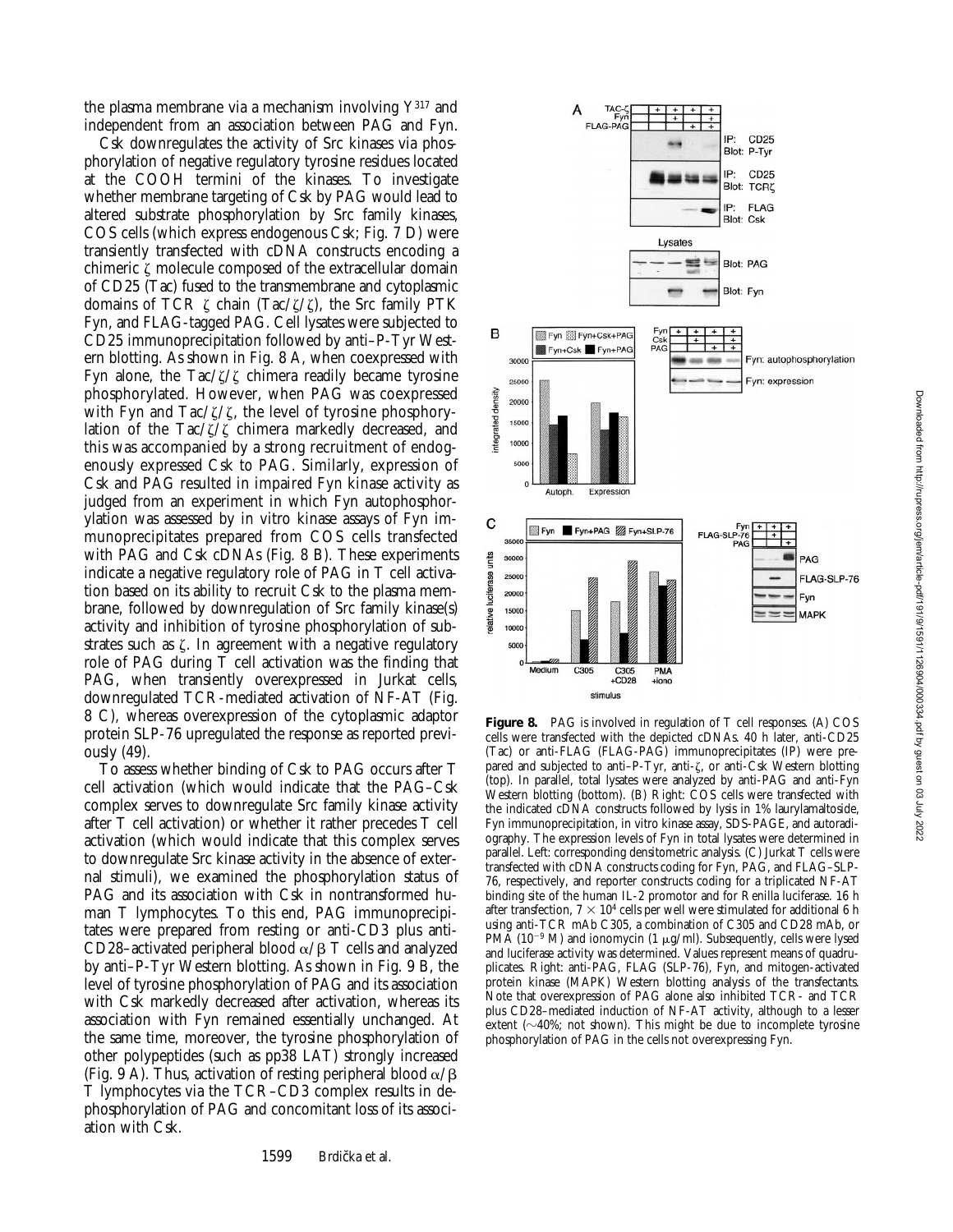

**Figure 9.** Decrease of PAG tyrosine phosphorylation and Csk association with PAG after stimulation of T cells. (A) Peripheral blood  $\alpha/\beta$  T cells were stimulated for 1 min by an IgM anti-CD3 mAb  $(+)$  or were left untreated  $(-)$ , and postnuclear lysates were analyzed by anti–P-Tyr Western blotting. (B) Lysates of  $\alpha/\beta$  T cells stimulated (+) or unstimulated  $(-)$  with a mixture of IgM mAbs to CD3 and CD28 were subjected to anti-PAG or control immunoprecipitation followed by sequential anti–P-Tyr, Csk, PAG, and Fyn Western blotting. Left: quantitative evaluation of the data shown at right.

# **Discussion**

Most recently, major progress has been made in the understanding of the molecular mechanisms underlying translocation of signaling molecules (e.g., phospholipase C  $\gamma$ 1, SLP-76, etc.) from the cytosol to the plasma membrane upon T cell activation. Thus, a novel group of transmembrane proteins has been identified whose cytoplasmic domains contain multiple tyrosine-based signaling motifs that provide docking sites for the SH2 domains of cytosolic effector molecules after phosphorylation by Src or Syk family PTKs. These molecules have collectively been termed transmembrane adaptor proteins (47). Until now, three transmembrane adaptor proteins have been identified, namely LAT (13), TRIM (38), and SHP2 interacting transmembrane adaptor protein (44). In this report, we describe identification, purification, Nano ES MS/MS sequencing, and molecular cloning of a novel transmembrane adaptor protein that we termed PAG.

PAG is ubiquitously expressed (Fig. 5 A). This characteristic (as well as its phosphorylation status in nonstimulated cells, described below) distinguishes it from the other transmembrane adaptor proteins whose expression seems to be largely restricted to hematopoietic cells. The wide expression of PAG indicates that transmembrane adaptor proteins not only play important signaling functions within the hematopoietic system but also in other tissues.

PAG comprises a short 16-aa extracellular domain that likely lacks an external ligand. The cytoplasmic domain of PAG contains a dicysteine motif (CSSC) that is located directly downstream of the transmembrane domain (Fig. 2 C) and could serve as a site for palmitoylation, thus allowing targeting of PAG to the GEMs (15). Indeed, in Jurkat and Raji cells, PAG is expressed as a constitutively palmitoylated polypeptide (Fig. 6 C). However, at present we do not know which of the two cysteines becomes palmitoylated, whether all PAG molecules become targeted to the GEMs via palmitoylation, and whether palmitoylation of PAG is essential for its function.

The cytoplasmic domain of human PAG contains 10 potential sites for tyrosine phosphorylation. Coexpression experiments performed in COS cells and analysis of various Jurkat variants suggest that the Src family PTK Lck might be responsible for basal tyrosine phosphorylation of PAG in T cells (Fig. 4, B and C). 6 of the 10 tyrosines are found

within three signaling motifs exhibiting some similarity to ITAM sequences, but with longer central stretches of aa than in typical ITAMs. Consistent with these ITAM-like sequence motifs, in vitro pull-down assays using recombinant GST–SH2 domains revealed that PAG is capable of binding the tandem SH2 domains of ZAP70 and Syk (Fig. 7 A). However, we have not as yet observed a direct interaction between PAG and these two PTKs (or other tandem SH2 domain–containing signaling molecules such as SHP-1 or SHP-2), even after pervanadate treatment of cells. These findings might indicate that unknown signaling molecules exist whose tandem SH2 domains require different spacing between the two tyrosines for binding.

The phosphorylation of PAG appears to be a tightly regulated process, as the Src-specific PTK inhibitor PP1 causes rapid dephosphorylation of PAG in T cells, which is obviously due to the unopposed activity of an as yet unidentified tyrosine phosphatase (Fig. 4 D and Fig. 7 B). We have excluded the possibility that the tyrosine phosphatase CD45 is dephosphorylating PAG in vivo, as PAG still becomes dephosphorylated in PP1-treated J45.01 Jurkat T cells that lack expression of CD45 (our unpublished observations). Identification of this phosphatase might be of major importance for future research.

Tyrosine-phosphorylated PAG binds to a remarkable number of different SH2 domains in vitro (Fig. 7 A). This is consistent with the idea that several, if not all, of the potential tyrosine residues become phosphorylated in vivo, and that PAG is capable of binding to a variety of intracellular SH2 domain–containing signaling molecules. However, the only two proteins that we reproducibly found to interact with PAG were the PTKs Fyn and Csk (Fig. 7).

A low-stoichiometry interaction between Fyn and PAG was observed in resting peripheral blood T cells (Fig. 7 B and Fig. 9 B), and both molecules interacted with each other when coexpressed in COS cells (Fig. 7 E). However, this interaction is apparently not dependent on tyrosine phosphorylation of PAG (Fig. 7, B and E, and Fig. 9 B), which might suggest that Fyn interacts with PAG via its SH3 domain. Indeed, two potential SH3-binding sites are present in PAG.

In contrast to Fyn, the PTK Csk was found to associate with tyrosine-phosphorylated PAG in all types of cells in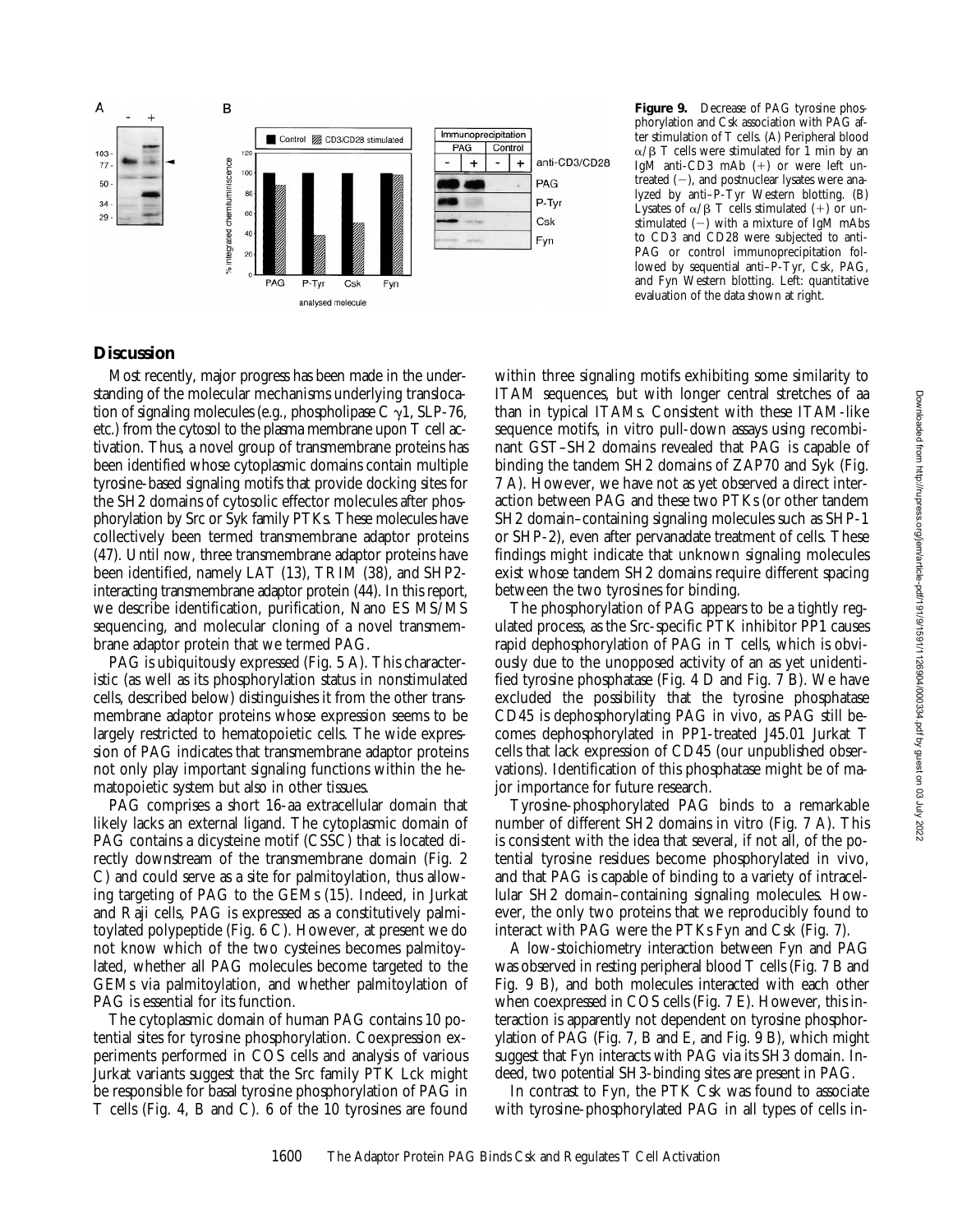vestigated by us. This interaction involves a single tyrosine of PAG ( $Y^{317}$ ) and is not mediated via Fyn (Fig. 7 E). Together with the finding that PAG strongly binds to the isolated SH2 domain of Csk in vitro (Fig. 7 A), this suggests that the interaction between PAG and Csk is mediated directly via the SH2 domain of Csk and Y317 of PAG. However, a possibility cannot be ruled out that an as yet unidentified molecule expressed in COS cells (and in lymphocytes) mediates the association between PAG and Csk. Potential candidates might be the tyrosine phosphatases protein tyrosine phosphatase (PTP)-PEST or PEST-containing phosphatase (PEP), which have been shown to bind to the SH3 domain of Csk (50, 51). However, this possibility is unlikely, because neither of these phosphatases possess SH2 domains that would allow them to bind PAG in a phosphotyrosine-dependent manner.

Csk is a ubiquitously expressed major negative regulator of Src family kinases and phosphorylates a negative regulatory tyrosine residue near the COOH terminus of the enzymes (52–54). Csk-deficient mice die in utero because of abnormalities in neuronal development (55, 56), which are obviously due to uncontrolled activity of Src kinases. In addition, elimination of Csk in thymocytes results in development of  $CD4^+$  T cells independent from pre-TCR– mediated signals (57). These data indicate that expression of Csk is required to maintain homeostasis in several tissues, including the immune system. Csk per se is not a membrane-associated polypeptide, as it does not possess a membrane-targeting motif (e.g., myristylation or palmitoylation sites as those present in most Src kinases). Thus, in order to regulate Src kinase activity, a fraction of Csk has to translocate from the cytosol to the plasma membrane. We propose here that one such mechanism is based on Csk association with PAG. This model would be in agreement with recent data showing that the SH2 domain of Csk is apparently involved in targeting of Csk to the plasma membrane and is required for Csk-mediated inhibition of T cell activation (58).

In resting human T cells (as well as in Jurkat T cells and in Raji B cells), PAG is expressed as a constitutively tyrosine-phosphorylated polypeptide and binds Csk in the absence of any stimuli (Fig. 7, B and C, and Fig. 9 B). Moreover, immediately after T cell activation, PAG becomes dephosphorylated and releases Csk (Fig. 9 B). Together with our observation that PAG is an integral plasma membrane protein (Fig. 6 A), these data would be compatible with a model proposing that in resting T cells, the constitutively tyrosine-phosphorylated PAG targets a fraction of Csk to the plasma membrane and thus brings it into proximity with its substrates, the Src family kinases. Csk then can phosphorylate the COOH-terminal negative regulatory tyrosine residues, resulting in downregulation of the Src kinases enzymatic activity and, as a consequence, suppression of signal transduction.

In addition, Csk-associated polypeptides like PEP or PTP-PEST could simultaneously dephosphorylate additional key signaling molecules such as ZAP70, the TCR  $\zeta$ 

chains, and/or the autophosphorylation sites of Src kinases, as was suggested recently (59). At present, we do not know whether the PAG-associated Csk is complexed with other negative regulatory signaling proteins (e.g., PEP or PTP-PEST), either in T cells or in other cell types. Therefore, we cannot exclude the possibility that the impaired tyrosine phosphorylation of the Tac  $\zeta/\zeta$  chimera and downregulation of the Fyn kinase activity observed after overexpression of PAG and Csk in COS cells (Fig. 8) is not due only to Csk-mediated phosphorylation of the negative regulatory tyrosine of Fyn. Nevertheless, our data indicate that PAG binds Csk (Fig. 7, D and E), and that this results (directly or indirectly) in downregulation of Fyn tyrosine kinase activity and impaired tyrosine phosphorylation of the TCR  $\zeta$  chain (Fig. 8, A and B).

It is also not yet clear which Src family kinases are regulated by the PAG-associated Csk. In T cells, the two major candidates are Fyn and Lck. Lck has been implicated as the major PTK in immunoreceptor-mediated phosphorylation of ITAMs present in the cytoplasmic domains of the TCRassociated CD3 complex and the  $\zeta$  chains. Our experiments so far did not address directly the question whether Lck is the target of PAG function in T lymphocytes. However, overexpression of PAG in Jurkat T cells resulted in an  $\sim$ 50% downregulation of TCR-mediated induction of the transcriptional activity of NF-AT (Fig. 8 C), which is presumably mediated mainly via Lck; this might indicate that PAG at least partially downregulates Lck-mediated signaling pathways in vivo.

Alternatively, PAG might also (or even exclusively) influence signals mediated via Fyn. A preferential interaction between Fyn and PAG has been suggested previously (33) and was also demonstrated in this study. Importantly, Fyn has recently been implicated in signaling processes induced by  $\beta$ 1 integrins in T lymphocytes. Thus, stimulation of  $\alpha$ 4 $\beta$ 1 integrins by mAbs or natural ligand leads to rapid tyrosine phosphorylation of cytosolic proteins that have recently been reported to be selective substrates of Fyn (e.g., SLAP-130/FYB and Src kinase–associated phosphoprotein homolog; references 60, 61). Overexpression of at least one of these Fyn-specific substrates (SLAP-130) in T cells results in enhanced migration towards chemokines (61). Thus, PAG might also be involved in regulating cellular adhesion and/or migration by altering the enzymatic activity of Fyn. Further studies in PAG-deficient cell lines and knockout mice will help to clarify this question.

Nevertheless, our observation that PAG is expressed as a constitutively tyrosine-phosphorylated molecule that recruits Csk to the plasma membrane could indicate that in the absence of a stimulus (e.g., antigen), the PAG–Csk complex increases the signaling threshold required for initiating an immune response and/or helps to keep lymphocytes in a resting state. It may be speculated that abnormal alterations of the phosphorylation status of PAG under certain pathological conditions (e.g., at sites of local inflammation) and thus decreased Csk binding may contribute to hyperactivity of T cells (and other leukocytes as well). This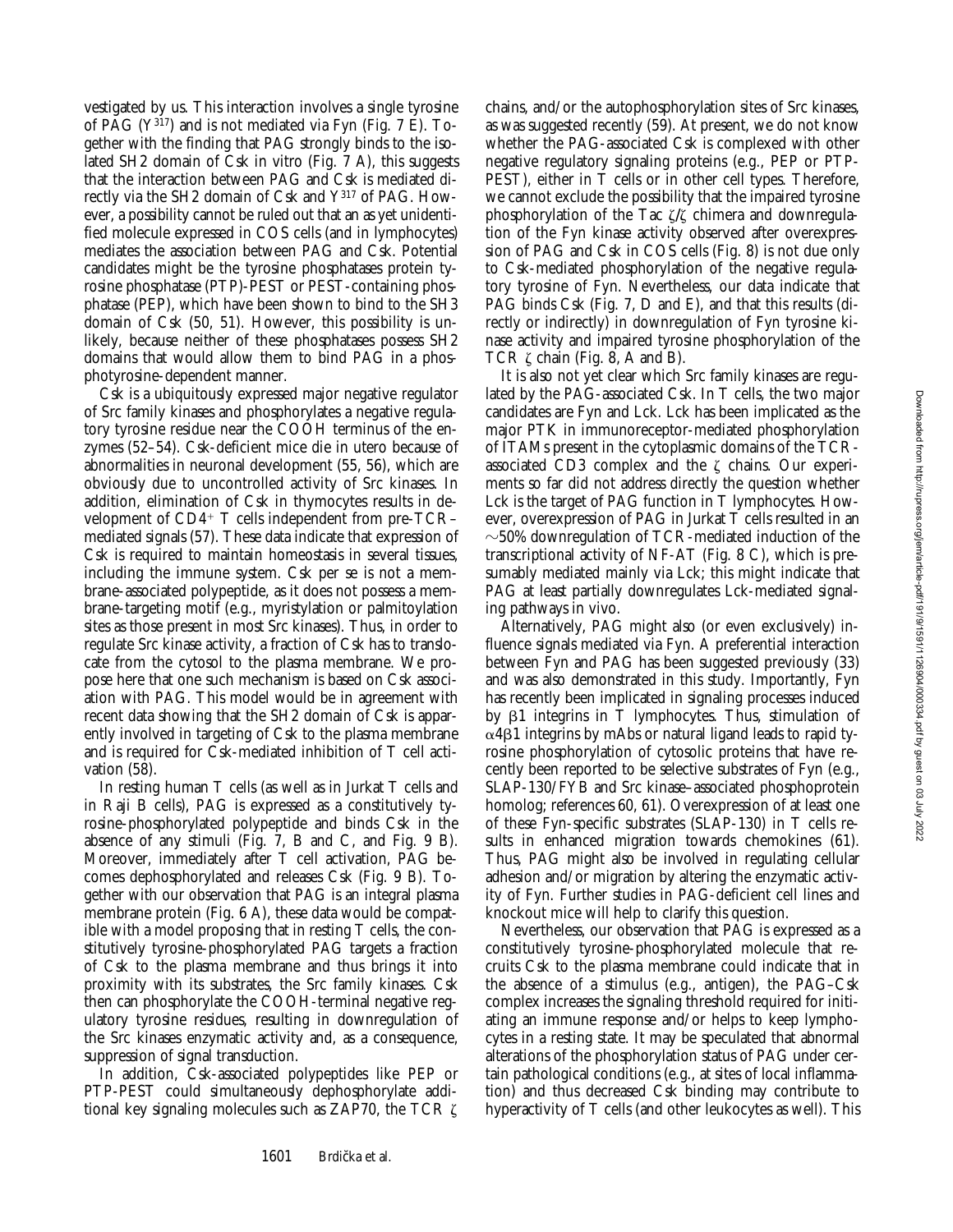could be a factor contributing to development of some autoimmune disorders, for example. The phosphatase(s) involved in PAG dephosphorylation might thus be an interesting target for pharmacological intervention. In any case, further analysis of PAG will help to better understand how external signals become integrated at the intracellular level to yield an appropriate response of T cells (and also other cell types) towards externally applied stimuli.

We would like to thank Drs. R. Abraham, A. Beyers, D. Cantrell, P. Dráber, S. Fischer, W. Kolanus, G. Koretzky, U. Moebius, L. Samelson, A. da Silva, A. Veillette, A. Weiss, and J. Wienands for kindly providing our laboratory with reagents, and Dr. P. Jansa for help with sequencing.

This work was supported in part by Deutsche Forschungsgemeinschaft grant SFB 405/A5 (to B. Schraven) and an internal research grant of the Medical Faculty of the University of Heidelberg (to B. Schraven). The work of the Prague laboratory was supported by the Grant Agency of the Czech Republic grant 204/99/0367 and the Wellcome Trust grant J1116W24Z. V. Hořejší is supported in part by an International Research Scholar's Award from the Howard Hughes Medical Institute.

# **References**

- 1. Tamir, I., and J.C. Cambier. 1998. Antigen receptor signaling: integration of protein tyrosine kinase functions. *Oncogene*. 17:1353–1364.
- 2. Simons, K., and E. Ikonen. 1997. Functional rafts in cell membranes. *Nature.* 387:569–572.
- 3. Xavier, R., and B. Seed. 1999. Membrane compartmentation and the response to antigen. *Curr. Opin. Immunol.* 11: 265–269.
- 4. Brown, D.A., and E. London. 1998. Structure and origin of ordered lipid domains in biological membranes. *J. Membr. Biol.* 164:103–114.
- 5. Harder, T., and K. Simons. 1997. Caveolae, DIGs, and the dynamics of sphingolipid-cholesterol microdomains. *Curr. Opin. Cell Biol.* 9:534–542.
- 6. Schroeder, R., E. London, and D. Brown. 1994. Interactions between saturated acyl chains confer detergent resistance on lipids and glycosylphosphatidylinositol (GPI)-anchored proteins: GPI-anchored proteins in liposomes and cells show similar behavior. *Proc. Natl. Acad. Sci. USA.* 91:12130–12134.
- 7. Schroeder, R.J., S.N. Ahmed, Y. Zhu, E. London, and D.A. Brown. 1998. Cholesterol and sphingolipid enhance the Triton X-100 insolubility of glycosylphosphatidylinositol-anchored proteins by promoting the formation of detergent-insoluble ordered membrane domains. *J. Biol. Chem.* 273:1150–1157.
- 8. Brown, D.A., and J.K. Rose. 1992. Sorting of GPI-anchored proteins to glycolipid-enriched membrane subdomains during transport to the apical cell surface. *Cell*. 68:533–544.
- 9. Cinek, T., and V. Hořejší. 1992. The nature of large noncovalent complexes containing glycosyl-phosphatidylinositolanchored membrane glycoproteins and protein tyrosine kinases. *J. Immunol.* 149:2262–2270.
- 10. Dráberová, L., and P. Dráber. 1993. Thy-1 glycoprotein and src-like protein-tyrosine kinase p53/p56lyn are associated in large detergent-resistant complexes in rat basophilic leukemia cells. *Proc. Natl. Acad. Sci. USA.* 90:3611–3615.
- 11. Hořejší, V., K. Drbal, M. Cebecauer, J. Černý, T. Brdička,

P. Angelisová, and H. Stockinger. 1999. GPI-microdomains: a role in signalling via immunoreceptors. *Immunol. Today.* 20: 356–361.

- 12. Ilangumaran, S., H.-T. He, and D. Hoessli. 2000. Microdomains in lymphocyte signalling: beyond GPI-anchored proteins. *Immunol. Today.* 21:2–7.
- 13. Zhang, W., J. Sloan-Lancaster, J. Kitchen, R.P. Trible, and L.E. Samelson. 1998. LAT: the ZAP70 tyrosine kinase substrate that links T cell receptor to cellular activation. *Cell.* 92: 83–92.
- 14. Brdička, T., J. Černý, and V. Hořejší. 1998. T cell receptor signalling results in rapid tyrosine phosphorylation of the linker protein LAT present in detergent-resistant membrane microdomains. *Biochem. Biophys. Res. Commun.* 248:356–360.
- 15. Zhang, W., R.P. Trible, and L.E. Samelson. 1998. LAT palmitoylation: its essential role in membrane microdomain targeting and tyrosine phosphorylation during T cell activation. *Immunity.* 9:239–246.
- 16. Rodgers, W., B. Crise, and J.K. Rose. 1994. Signals determining protein tyrosine kinase and glycosyl-phosphatidylinositol-anchored protein targeting to a glycolipid-enriched membrane fraction. *Mol. Cell. Biol.* 14:5384–5391.
- 17. Melkonian, K.A., A.G. Ostermeyer, J.Z. Chen, M.G. Roth, and D.A. Brown. 1999. Role of lipid modifications in targeting proteins to detergent-resistant membrane rafts. Many raft proteins are acylated, while few are prenylated. *J. Biol. Chem.* 274:3910–3917.
- 18. Cinek, T., I. Hilgert, and V. Hořejší. 1995. An alternative way of CD4 and CD8 association with protein kinases of the Src family. *Immunogenetics.* 41:110–116.
- 19. Veillette, A., M.A. Bookman, E.M. Horak, and J.B. Bolen. 1988. The CD4 and CD8 T cell surface antigens are associated with the internal membrane tyrosine-protein kinase p56lck. *Cell.* 55:301–308.
- 20. Bosselut, R., W. Zhang, J.M. Ashe, J.L. Kopacz, L.E. Samelson, and A. Singer. 1999. Association of the adaptor molecule LAT with CD4 and CD8 coreceptors identifies a new coreceptor function in T cell receptor signal transduction. *J. Exp. Med.* 190:1517–1526.
- 21. Field, K.A., D. Holowka, and B. Baird. 1995. FceRI-mediated recruitment of p53/56lyn to detergent-resistant membrane domains accompanies cellular signaling. *Proc. Natl. Acad. Sci. USA.* 92:9201–9205.
- 22. Xavier, R., T. Brennan, Q. Li, C. McCormack, and B. Seed. 1998. Membrane compartmentalization is required for efficient T cell activation. *Immunity.* 8:723–732.
- 23. Montixi, C., C. Langlet, A.M. Bernard, J. Thimonier, C. Dubois, M.A. Wurbel, J.P. Chauvin, M. Pierres, and H.T. He. 1998. Engagement of T cell receptor triggers its recruitment to low-density detergent-insoluble membrane domains. *EMBO (Eur. Mol. Biol. Organ.) J.* 17:5334–5348.
- 24. Viola, A., S. Schroeder, Y. Sakakibara, and A. Lanzavecchia. 1999. T lymphocyte costimulation mediated by reorganization of membrane microdomains. *Science.* 283:680–682.
- 25. Cheng, P.C., M.L. Dykstra, R.N. Mitchell, and S.K. Pierce. 1999. A role for lipid rafts in B cell antigen receptor signaling and antigen targeting. *J. Exp. Med.* 190:1549–1560.
- 26. Janes, P.W., S.C. Ley, and A.I. Magee. 1999. Aggregation of lipid rafts accompanies signaling via the T cell antigen receptor. *J. Cell. Biol.* 147:447–461.
- 27. Kosugi, A., S. Saitoh, S. Noda, K. Yasuda, F. Hayashi, M. Ogata, and T. Hamaoka. 1999. Translocation of tyrosinephosphorylated TCRz chain to glycolipid-enriched mem-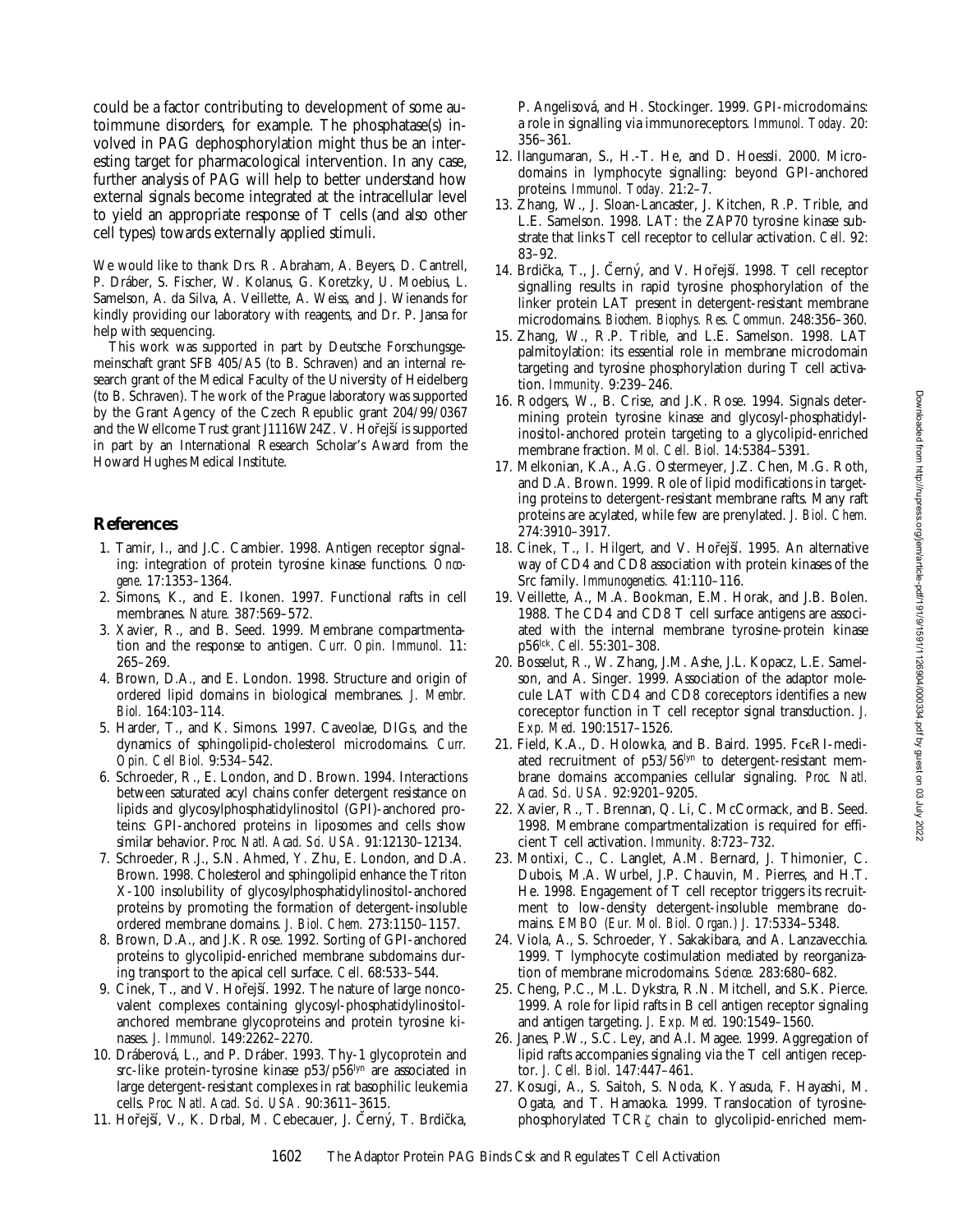brane domains upon T cell activation. *Int. Immunol.* 11: 1395–1401.

- 28. Sheets, E.D., D. Holowka, and B. Baird. 1999. Critical role for cholesterol in Lyn-mediated tyrosine phosphorylation of FceRI and their association with detergent-resistant membranes. *J. Cell Biol.* 145:877–887.
- 29. Stulnig, T.M., M. Berger, T. Sigmund, D. Raederstorff, H. Stockinger, and W. Waldhausl. 1998. Polyunsaturated fatty acids inhibit T cell signal transduction by modification of detergent-insoluble membrane domains. *J. Cell Biol.* 143:637– 644.
- 30. Garnett, D., A.N. Barclay, A.M. Carmo, and A.D. Beyers. 1993. The association of the protein tyrosine kinases  $p56^{\text{lck}}$ and p60fyn with the glycosyl phosphatidylinositol-anchored proteins Thy-1 and CD48 in rat thymocytes is dependent on the state of cellular activation. *Eur. J. Immunol.* 23:2540–2544.
- 31. Ilangumaran, S., S. Arni, G. van Echten-Deckert, B. Borisch, and D.C. Hoessli. 1999. Microdomain-dependent regulation of Lck and Fyn protein-tyrosine kinases in T lymphocyte plasma membranes. *Mol. Biol. Cell*. 10:891–905.
- 32. Marie-Cardine, A., E. Bruyns, C. Eckerskorn, H. Kirchgessner, S.C. Meuer, and B. Schraven. 1997. Molecular cloning of SKAP55, a novel protein that associates with the protein tyrosine kinase p59fyn in human T-lymphocytes. *J. Biol. Chem.* 272:16077–16080.
- 33. Marie-Cardine, A., H. Kirchgessner, and B. Schraven. 1999. Molecular alterations of the Fyn-complex occur as late events of human T cell activation. *Eur. J. Immunol.* 29:1175–1187.
- 34. Schraven, B., E. Bruyns, H. Kirchgessner, S. Meuer, and A. Marie-Cardine. 1997. Identification and molecular characterisation of novel phosphoproteins associated with signaling receptor complexes in human T-lymphocytes. *In* Kinases and Phosphatases in Lymphocyte and Neuronal Signaling. H. Yakura, editor. Springer Verlag, Berlin. 100–111.
- 35. Williams, B.L., K.L. Schreiber, W. Zhang, R.L. Wange, L.E. Samelson, P.J. Leibson, and R.T. Abraham. 1998. Genetic evidence for differential coupling of Syk family kinases to the T cell receptor: reconstitution studies in a ZAP70-deficient Jurkat T-cell line. *Mol. Cell. Biol.* 18:1388–1399.
- 36. Goldsmith, M.A., and A. Weiss. 1987. Isolation and characterization of a T-lymphocyte somatic mutant with altered signal transduction by the antigen receptor. *Proc. Natl. Acad. Sci. USA.* 84:6879–6883.
- 37. Schraven, B., S. Ratnofsky, Y. Gaumont, H. Lindegger, H. Kirchgessner, E. Bruyns, U. Moebius, and S.C. Meuer. 1994. Identification of a novel dimeric phosphoprotein (PP29/30) associated with signaling receptors in human T lymphocytes and natural killer cells. *J. Exp. Med.* 180:897–906.
- 38. Bruyns, E., A. Marie-Cardine, H. Kirchgessner, K. Sagolla, A. Shevchenko, M. Mann, F. Autschbach, A. Bensussan, S. Meuer, and B. Schraven. 1998. T cell receptor (TCR) interacting molecule (TRIM), a novel disulfide-linked dimer associated with the TCR-CD3- $\zeta$  complex, recruits intracellular signaling proteins to the plasma membrane. *J. Exp. Med.* 188:561–575.
- 39. Shevchenko, A., M. Wilm, O. Vorm, and M. Mann. 1996. Mass spectrometric sequencing of proteins silver-stained polyacrylamide gels. *Anal. Chem.* 68:850–858.
- 40. Wilm, M., and M. Mann. 1996. Analytical properties of the nanoelectrospray ion source. *Anal. Chem.* 68:1–8.
- 41. Wilm, M., A. Shevchenko, T. Houthaeve, S. Breit, L. Schweigerer, T. Fotsis, and M. Mann. 1996. Femtomole sequencing of proteins from polyacrylamide gels by nano-electrospray

mass spectrometry. *Nature.* 379:466–469.

- 42. Mizushima, S., and S. Nagata. 1990. pEF-BOS, a powerful mammalian expression vector. *Nucleic Acids Res.* 18:5322.
- 43. Černý, J., H. Stockinger, and V. Hořejší. 1996. Noncovalent associations of T lymphocyte surface proteins. *Eur. J. Immunol.* 26:2335–2343.
- 44. Marie-Cardine, A., H. Kirchgessner, E. Bruyns, A. Shevchenko, M. Mann, F. Autschbach, S. Ratnofsky, S. Meuer, and B. Schraven. 1999. SHP2-interacting transmembrane adaptor protein (SIT), a novel disulfide-linked dimer regulating human T cell activation. *J. Exp. Med.* 189:1181–1194.
- 45. Hanke, J.H., J.P. Gardner, R.L. Dow, P.S. Changelian, W.H. Brissette, E.J. Weringer, B.A. Pollok, and P.A. Connelly. 1996. Discovery of a novel, potent, and Src familyselective tyrosine kinase inhibitor. Study of Lck- and FynTdependent T cell activation. *J. Biol. Chem.* 271:695–701.
- 46. Mayer, B.J., and M.J. Eck. 1995. Minding your p's and q's. *Curr. Biol.* 5:364–367.
- 47. Schraven, B., A. Marie-Cardine, C. Hubener, E. Bruyns, and I. Ding. 1999. Integration of receptor-mediated signals in T cells by transmembrane adaptor proteins. *Immunol. Today.* 20:431–434.
- 48. Marie-Cardine, A., and B. Schraven. 1999. Coupling the TCR to downstream signalling pathways: the role of cytoplasmic and transmembrane adaptor proteins. *Cell. Signal.* 11: 705–712.
- 49. Motto, D.G., S.E. Ross, J. Wu, L.R. Hendricks-Taylor, and G.A. Koretzky. 1996. Implication of the GRB2-associated phosphoprotein SLP-76 in T cell receptor–mediated interleukin 2 production. *J. Exp. Med.* 183:1937–1943.
- 50. Cloutier, J.F., and A. Veillette. 1996. Association of inhibitory tyrosine protein kinase p50<sup>csk</sup> with protein tyrosine phosphatase PEP in T cells and other hemopoietic cells. *EMBO (Eur. Mol. Biol. Organ.) J.* 15:4909–4918.
- 51. Davidson, D., J.F. Cloutier, A. Gregorieff, and A. Veillette. 1997. Inhibitory tyrosine protein kinase  $p50<sup>ck</sup>$  is associated with protein-tyrosine phosphatase PTP-PEST in hemopoietic and non-hemopoietic cells. *J. Biol. Chem.* 272:23455–23462.
- 52. Okada, M., S. Nada, Y. Yamanashi, T. Yamamoto, and H. Nakagawa. 1991. CSK: a protein-tyrosine kinase involved in regulation of src family kinases. *J. Biol. Chem.* 266:24249– 24252.
- 53. Bergman, M., T. Mustelin, C. Oetken, J. Partanen, N.A. Flint, K.E. Amrein, M. Autero, P. Burn, and K. Alitalo. 1992. The human p50<sup>csk</sup> tyrosine kinase phosphorylates p56lck at Tyr-505 and down regulates its catalytic activity. *EMBO (Eur. Mol. Biol. Organ.) J.* 11:2919–2924.
- 54. Chow, L.M., M. Fournel, D. Davidson, and A. Veillette. 1993. Negative regulation of T cell receptor signalling by tyrosine protein kinase p50<sup>csk</sup>. *Nature.* 365:156-159.
- 55. Nada, S., T. Yagi, H. Takeda, T. Tokunaga, H. Nakagawa, Y. Ikawa, M. Okada, and S. Aizawa. 1993. Constitutive activation of Src family kinases in mouse embryos that lack Csk. *Cell.* 73:1125–1135.
- 56. Imamoto, A., and P. Soriano. 1993. Disruption of the *csk* gene, encoding a negative regulator of Src family tyrosine kinases, leads to neural tube defects and embryonic lethality in mice. *Cell.* 73:1117–1124.
- 57. Schmedt, C., K. Saijo, T. Niidome, R. Kuhn, S. Aizawa, and A. Tarakhovsky. 1998. Csk controls antigen receptormediated development and selection of T-lineage cells. *Nature.* 394:901–904.
- 58. Cloutier, J.F., and A. Veillette. 1999. Cooperative inhibition